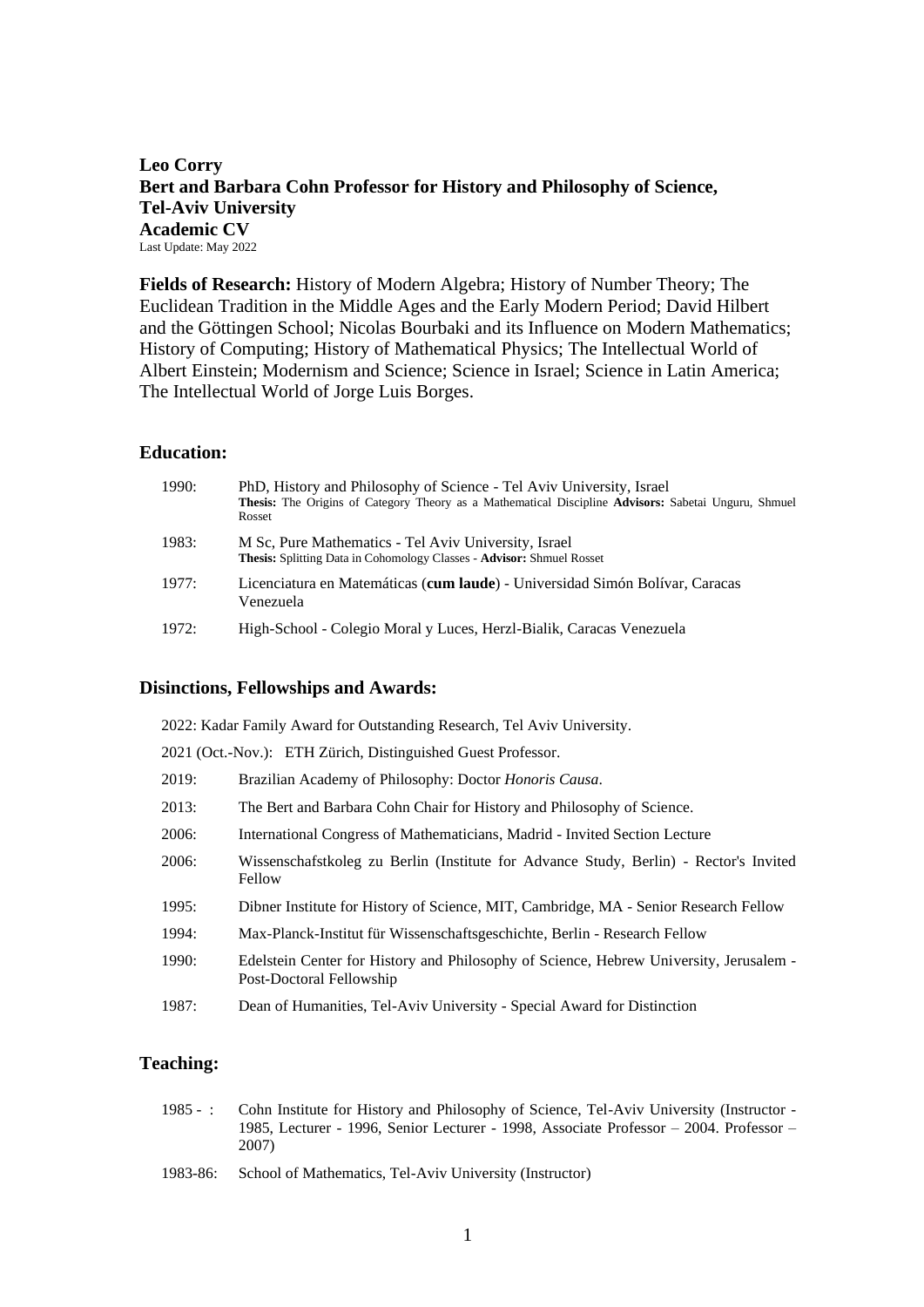- 1983-90: Dept. of Mathematics, The Open University, Israel (Course Coordinator)
- 1973-77: Dept. of Mathematics, Universidad Simón Bolívar, Caracas, Venezuela (Teaching Assistant)

### **Languages:**

| Full Command:                | Spanish, Hebrew, English |
|------------------------------|--------------------------|
| <b>Full Working Ability:</b> | German, French, Italian  |
| High-Level Working Ability:  | Portuguese, Latin        |

## **Academic Activities, Editorial Boards and Affiliations:**

- 2015 : Entin Faculty of Humanities, TAU Dean
- 2015 : TAU Board of Governors Academic Representative
- 2013 2015: TAU Graduate School of Historical Studies Director

2003 - 2009 : Cohn Institute for History and Philosophy of Science, TAU – Director

- 1999 2009; 2011- : *Science in Context* –Editor in Chief
- 2012-13: Tel Aviv University, University Promotions and Nominations Committee.
- 2006 : *Logica Universalis* Editorial Board
- 2005 : Thales and Friends (Mathematics and Human Culture) Advisory Board
- 2004 : *Advanced Studies in Mathematics and Logic* Editorial Board
- 2004 -10: Netvision Institute for Internet Studies, Tel-Aviv University Academic Board
- 2001 -: *Mathematical Reviews* (Historical Section) Permanent Review Staff Member
- 2000 : *Revista Brasileira de Historia da Matemática* Editorial Board
- 1999-2004: *Revue d`histoire des mathématiques* (Société Mathématique de France) Editorial Board
- 1999 : *EIAL – Estudios Interdisciplinarios de America Latina y El Caribe* Editorial Board
- 1999 : Instituto de Historia y Cultura Latinoamericana, Tel Aviv University Academic Board
- 1998 -: The International Commission for the History of Mathematics Board Member
- 1998 2002: *Llull* Journal of the Spanish Association for the History and Philosophy of Science Editorial Board
- 1995 2005: *Mathesis*, Revista de Historia de las Matemáticas Editorial Board

## **Academic Events Organized:**

- October 2015: Third International Conference on the History and Philosophy of Computing 8-11 October 2015 Pisa. Program Committee.
- December 2011: Mathematical Knowledge and its Applications. The 25<sup>th</sup> Annual International Workshop on the History and Philosophy of Science. Tel-Aviv University / Van Leer Institute Jerusalem (with Yemima Ben Menachem and Carl Posy).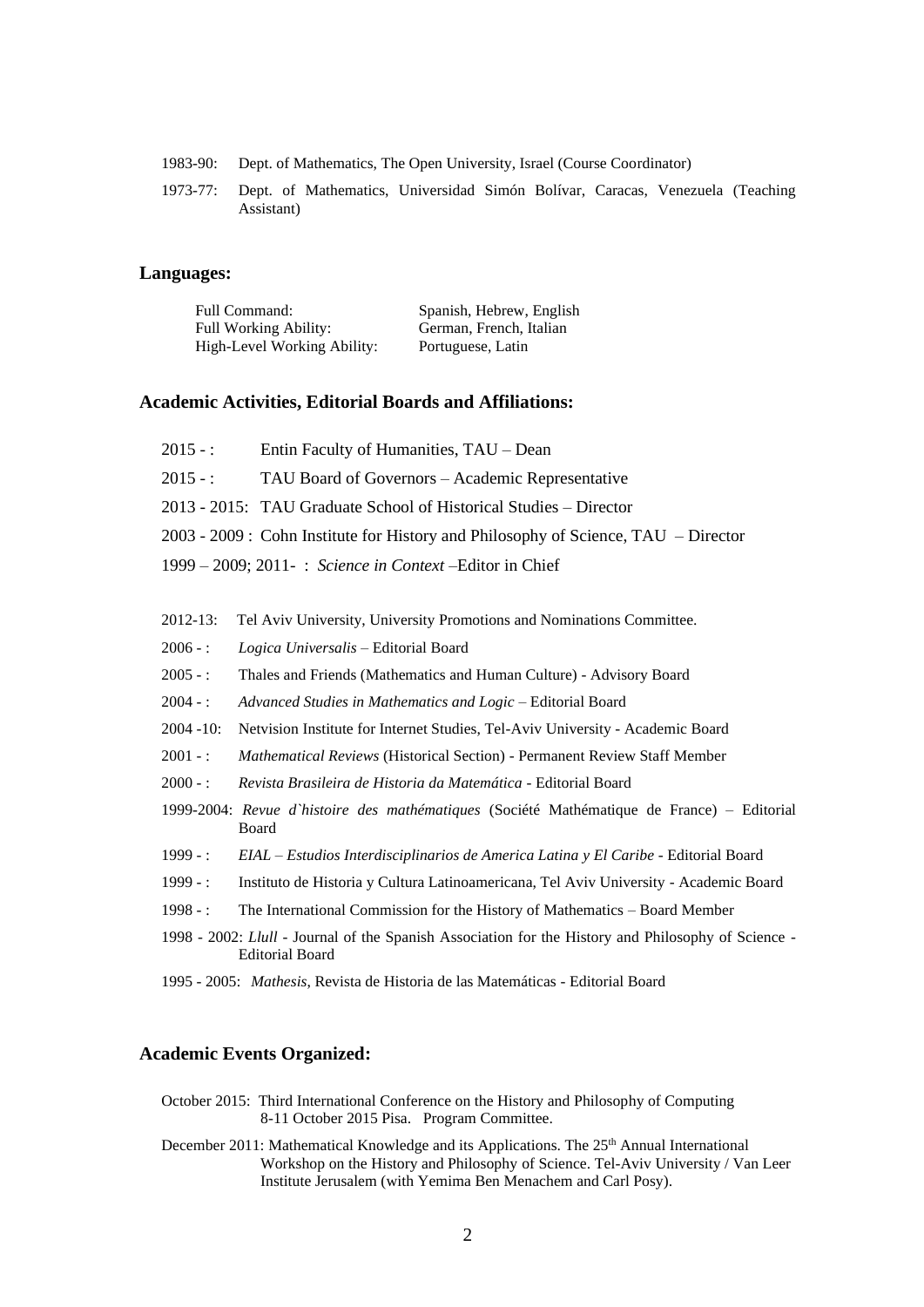- November 2011: International Conference on the History and Philosophy of Computing 7―10 November 2011 Ghent University, Ghent, Belgium. Celebrating the 75th anniversary of the famous 1936 Papers by A. Church, E.L. Post and A.M. Turing. Program Committee.
- August 2010: International Conference on the History of Modern Mathematics: Cultures and elements of practices in mathematics, 1800-1930. 11-17 August 2010 Xi'an, CHINA. (Northwest University, In Association with REHSEIS-SPHERE (CNRS & University Paris Diderot), IASCUD Commission of the DHST). Academic Committee.
- October 2008: Between Modernism and Application: Comparative Studies in the History of Early 20th Century Mathematics - (with Moritz Epple and Birgit Bergmann), Rauischholzhausen (Giessen), Germany
- May 2008: History of Mathematics of the Early 20th Century: The Role of Transition (with Della Fenster and Joachim Schwermer), International Workshop, Mathematisches Forschungsinstitut Oberwolfach, Germany
- May 2008: The Cohn Institute 25 Anniversary Celebration, Tel Aviv University.
- Nov 2007: Science in Yiddish, A symposium to mark the publication of a special issue of Science in Context on "Science and Scholarship in Yiddish", Tel Aviv University
- April 2005: Albert Einstein's Legacy A One Hundred Years Perspective. An International Symposium organized on behalf of the Israeli Academy of Sciences and Humanities, Jerusalem
- March 2005: Cultural Relativity and the Scientific Enterprise: Context and Contingency in the Development of Science. An International Symposium on the Occasion of the Centennial of Albert Einstein's *Annus Mirabilis*, Tal Aviv University
- April 2001: The History of Mathematics in the Last 25 Years: New Departures, New Questions, New Ideas. Tel Aviv University, The Van Leer Institute - Jerusalem

# **Graduate Students Supervised:**

## **DOCTORAL STUDENTS**

ILANA WARTENBERG: (Co-supervisor: Tony Levy, Université Paris VII), "Isaac ben Shlomo ben al-Ahdab's 'Epistle of the Number' המספר אגרת. On the Medieval Hebrew Mathematical Bookshelf. **Thesis approved – September 2008**, Tel-Aviv University.

URI PINCAS: "A Computer-Embedded Philosophy of Mathematics" ( של פילוסופיה מחשב משובצת המתמטיקה(. **Thesis approved – December 2008**, Tel-Aviv University.

ODED KOREN (Co-supervisor: Amiram Yehudai, TAU School of Computer Science): "The "bazaar model": The evolution of the Linux kernel- from pure volunteer spirit to gigantic corporation involvement (1983-2001)". **Thesis approved – November 2010**, Tel-Aviv University.

RAYA LEVIATHAN: "Building the WEIZAC Computer at the Weizmann Institute in the Mid-Fifties: the Decision and its Effects." **Thesis approved – March 2015**, Tel Aviv University.

ITZHAK YOSEF (Co-supervisor: Thomas Ryckman, Stanford University): "The Problem of Causality and Determinism in General Relativity and it Solution." Thesis Completed October 2017, Tel Aviv University.

KATI KISCH BAR-ON (Co-supervisor: Menachem Fisch): "Brouwer's Intuitionism from Within: The Rise and Fall of an Unsuccessful Framework Transition Attempt", **Thesis approved – May 2022**, Tel Aviv University.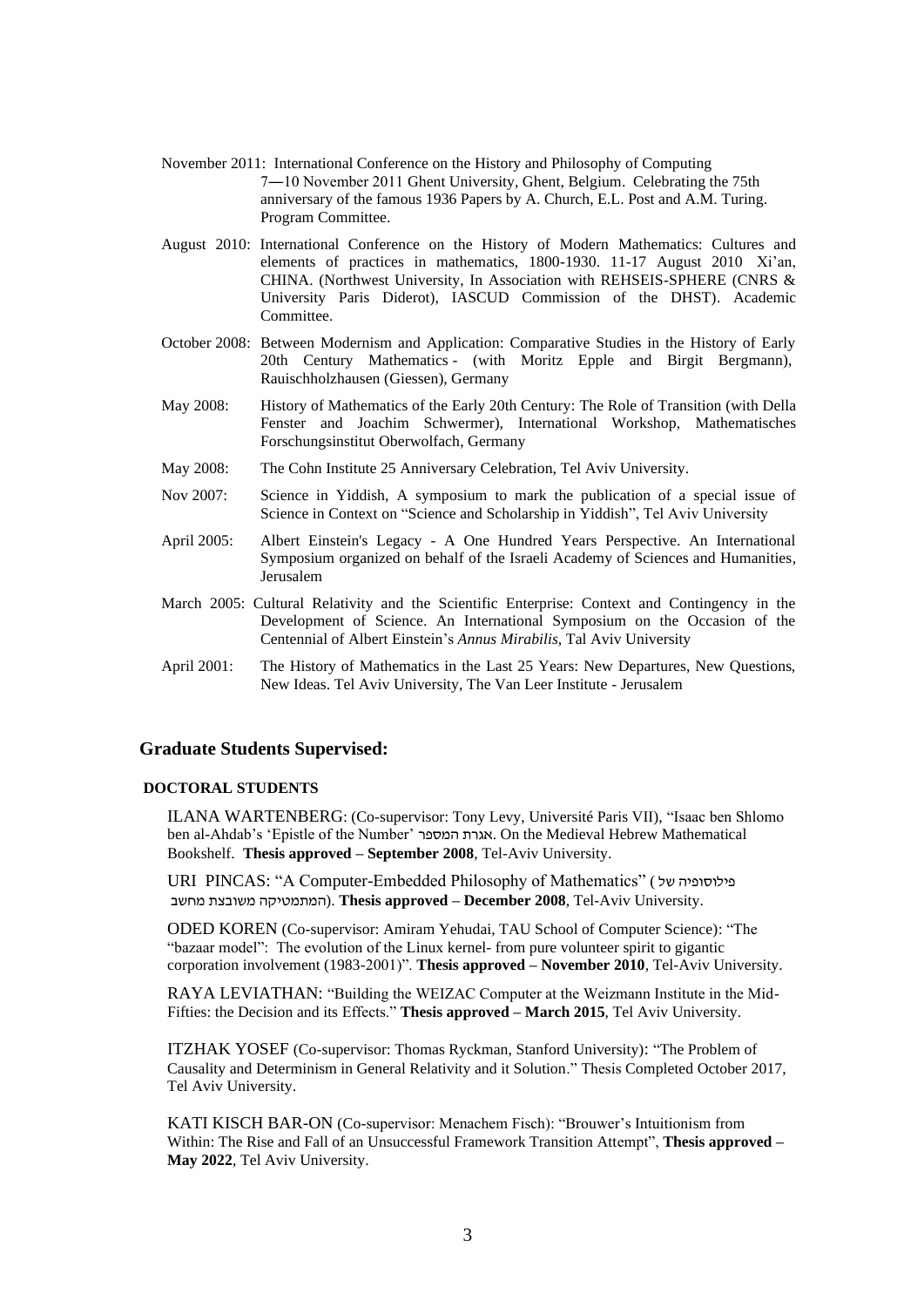ROSIE LEV-HALUTZ: "The Development of non-Euclidean Geometry in the British Context (19th Century)", Thesis begun February 2018, Tel Aviv University.

ELI HARRY: "The Epistemology of AI and Big Data", Thesis begun Apr. 2021, Tel Aviv University.

# **MA STUDENTS**

ELI HARRY: "The WWW as a 'social' self-organizing system". 2007, Tel-Aviv University.

ITZHAK YOSEF (Co-supervisor: Itamar Pitowsky, Hebrew University): "Causal structure in General Relativity". 2008, Tel-Aviv University.

OFER ZINGER: "The philosophical implications of the developments of the limits of computation". 2008, Tel-Aviv University.

SHLOMI AVNIEL: "Causality, Time & consciousness. Henri Bergson's Philosophical Criticism of Special Relativity". 2008, Tel-Aviv University.

AVI TURGEMAN: "Finitistic Science - An Efficient & Economical Scientific Language". 2008, Tel-Aviv University.

STAV RAVIV (Co-supervisor: Rivka Feldhay, Tel-Aviv University): "Two Dualities: an Anthropology of a Mathematical Result", 2011, Tel-Aviv University.

YEHUDA ALON (Co-supervisor: Ofra Rechter, Tel-Aviv University): "On the Applicability of Mathematics", 2015, Tel-Aviv University.

# **Service as External Academic Evaluator and Refereeing:**

- 1. **Academic Quality Assessment and Grant Proposal Evaluations:** Agenzia Nazionale di Valutazione del Sistema Universitario e della Ricerca (Italia); Social Sciences and Humanities Research Council of Canada (Canada); Israeli Science Foundation (ISF), German-Israeli Foundation for Scientific Research and Development (GIF), CNRS (France), Minerva Foundation (Germany), Humboldt Stiftung, American Philosophical Society, Millennium Science Initiative (The World Bank); Gutenberg Research College (Johannes Gutenberg University, Mainz); Austrian Science Fund (FWF)
- 2. **Peer-Review Activity for Academic Journals**: Historia Mathematica, Studies in History and Philosophy of Science, International Journal for the History of Mathematics Education, Revue d'histoire des mathematiques, Annals of Science, Annals of the History of Computing, Configurations, Llull, Synthese, Notices of the American Mathematical Society, Philosophical Transactions of the Royal Society
- 3. **Peer-Review Activity for Academic Publishers**: Princeton University Press, Oxford University Press, Cambridge University Press, Springer Verlag
- 4. **Academic Promotion Evaluations**: University of Paris, Case Reserve University, University of Haifa, McGill University, Universität Mainz
- 5. **PhD Evaluations**: University of Cambridge, University of Uppsala, University of Paris, Bar Ilan University, The Hebrew University – Jerusalem, UNAM México, Universidad de Cádiz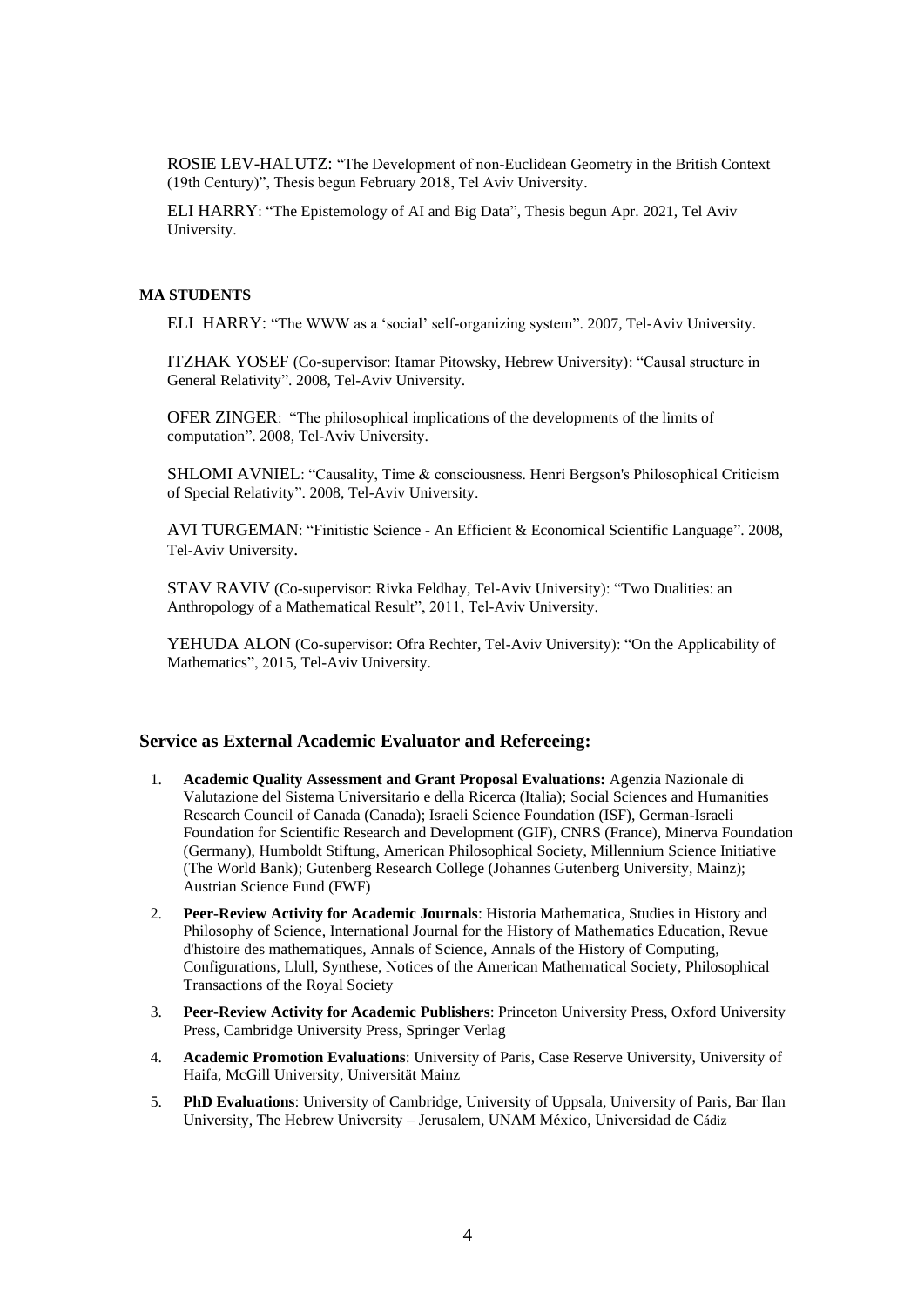# **Publications**

## AUTHORED MONOGRAPHS

- *1. Chaim L. Pekeris and the Art of Applying Mathematics with WEIZAC, (1955–1960),* Heidelberg, Springer Verlag (Forthcoming), (with *Raya* Leviathan).
- *2. British Versions of Book II of Euclid's Elements: Geometry, Arithmetic, Algebra (1551-1750),* Heidelberg, Springer Verlag (Forthcoming).
- *3. Distributivity-like Results in the Medieval Traditions of Euclid's Elements. Between Geometry and Arithmetic,* Heidelberg, Springer Verlag (2021).
- *4. WEIZAC: An Israeli Pioneering Adventure in Electronic Computing (1945-1963)*, Heidelberg, Springer Verlag (2019). 120 pp. (with Raya Leviathan).
- 5. *A Brief History of Numbers*, Oxford, Oxford University Press (2015). 330 pp.

#### **Reviews:**

- P.N. Ruane, [The Mathematical Gazette](https://www.tau.ac.il/~corry/publications/books/pdf/RUANEonLC.pdf) 101 (July 2017), 357-358.
- Robert E.Bradley, *[Historia Mathematica](http://www.tau.ac.il/~corry/publications/books/pdf/Numbers%20RBradley.pdf)* 44 (4), November 2017, 423-424
- Jesper Lutzen, *[Mathematical Intelligencer](http://www.tau.ac.il/~corry/publications/books/pdf/Numbers%20JLutzen.pdf)* 39 (3) (2017), 87–90.
- Roy Wagner, *[Historia](http://www.tau.ac.il/~corry/publications/books/pdf/Numbers%20RWagner.pdf)* 38 (2017), 137-145.
- Javier de Lorenzo, *[Estudios Filosóficos](http://www.tau.ac.il/~corry/publications/books/pdf/Numbers%20JLorenzo.pdf)* 188 (2106), 195-196.
- James V. Rauff, *Mathematics Teacher* (Vol. 109, No. 8, April 2016).
- Adhemar Bultheel, *EMS Reviews* (Sept. 8, 2105).
- Underwood Dudley, *MAA Reviews* (Oct. 15, 2105).

**Translations: Turkish:** Doruk Yayinlari (2017), **Italian:** Hoepli Editore (2019), **Spanish:** (Real Academia Española de Matemáticas) (2021). **Forthcoming:** Chinese (Beijing, Academia Sinica); German (Springer Verlag); Portuguese (SBM).

6. *David Hilbert and the Axiomatization of Physics (1898-1918). From Grundlagen der Geometrie to Grundlagen der Physik*, Dordrecht, Kluwer (2004). 513 pp.

#### **Reviews:**

- Katherine Brading, *Philosophia Mathematica* 16 (2008), 113-129.
- Daniel Oriti, *Mathematical Reviews*, MR2148225 (2006i:01017).
- Jeremy Gray, *British Journal for the History of Science*; Sep 2006; 39, 142.
- Lev Beklemishe, *Studies in History and Philosophy of Modern Physics* 37 (2006) 388-390.
- Tilman Sauer, *Historia Mathematics* 33 (2006) 491-508.
- E. Roy Weintraub, *Research in the History of Economic Thought and Methodology*, 24A (2006).
- 7. *Modern Algebra and the Rise of Mathematical Structures*, Basel and Boston, Birkhäuser Verlag (1996). [**Second, revised edition** (2004)] – 452 pp.

#### **Reviews:**

- Karl-Heinz Schlote, *Mathematical Reviews*, 97i:01023 (1997) (Also in *Zentralblatt für Mathematik*, 858, p. 18 (1997), *NTM* 5 (3), pp. 276-77 (1997)).
- Lajos Klukovits, *Acta Scientiarum Mathematicarum*, Vol. 64 (1998).
- Luis Alonso, *[Investigación y Ciencia](http://www.investigacionyciencia.es/)*, January 1998, 90-95.
- Massimo Mazzotti, *British Journal for the History of Science*, 31 (1998) 99-100.
- W.W.J. Hulsbergen, *Medelingen van het wiskundig genootschap*, 3 (March 1998).
- Carlos Ortiz de Landázuri, *Anuario Filosófico*, 3 (1999).
- Norbert Schappacher, *Mathematische Semesterberichte*, Vol. 46 (2) (1999).
- Thomas Drucker, *Bulletin of Symbolic Logic*, 13 (1) (2007), 102-104.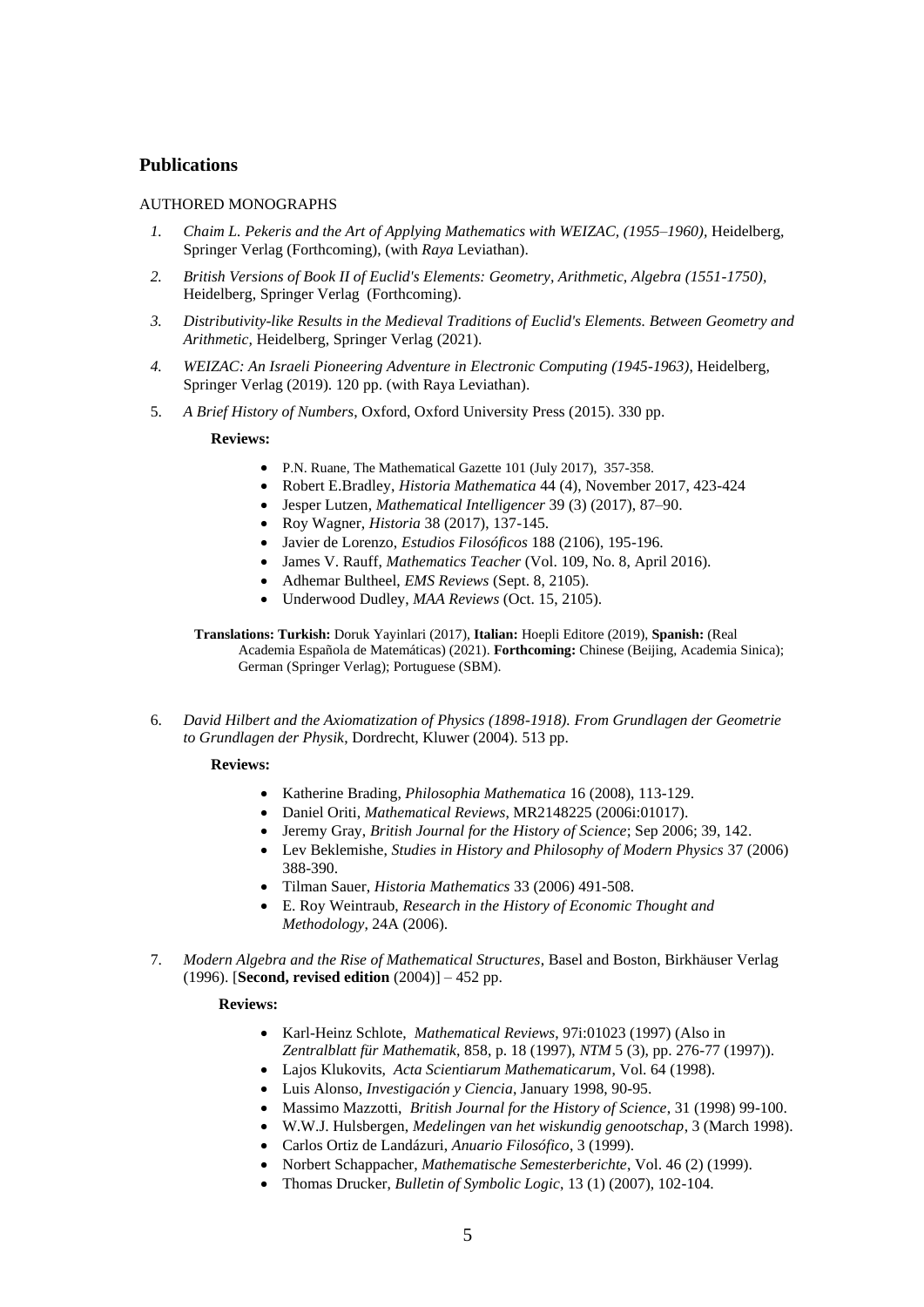8. *The Literary World of Jorge Luis Borges* [Hebrew: האיס בורחה לואיס בורחס לואיס חורחה לואיס חורחה לואיס חורחה Broadcast University Series, Ministry of Defense, Tel-Aviv (1997). 250 p.

### EDITED VOLUMES

- 1. *Alejo Carpentier's "Concierto Barroco"*, fully annotated Hebrew translation, with a biographic essay, introduction and comments [Hebrew: קונצירטו בארוקו – אלחו קרפנטייר), Tel Aviv, TAU Academic Publications (2020). (Companion website: [https://www.concierto-barroco.com/\)](https://www.concierto-barroco.com/)
- 2. *[Science in an Israeli Context: Case Studies](http://journals.cambridge.org/action/displayAbstract?fromPage=online&aid=7928245&fulltextType=IN&fileId=S0269889710000153)*, Editor (with Tal Golan) for a Special Issue of *[Science](http://journals.cambridge.org/action/displayJournal?jid=SIC)  [in Context](http://journals.cambridge.org/action/displayJournal?jid=SIC)*, Autumn 2010, Cambridge University Press.
- 3. *Science in the Latin American Context*, Editor for a Special Issue of *[Science in Context](http://journals.cambridge.org/action/displayJournal?jid=SIC)*, Spring 2005, Cambridge University Press.
- 4. *[New Studies in the History of Modern Mathematics](http://journals.cambridge.org/action/displayIssue?jid=SIC&volumeId=17&issueId=1/2)*, Editor for a Special Issue of *[Science in](http://journals.cambridge.org/action/displayJournal?jid=SIC)  [Context](http://journals.cambridge.org/action/displayJournal?jid=SIC)*, Spring 2004, Cambridge University Press.
- 5. *[Studies on Science in Latin America](http://www.tau.ac.il/eial/XIV_1/)*, Guest Editor for a Special Issue of *[EIAL](http://www.tau.ac.il/eial)* (*Estudios Interdisciplinarios de América Latina y el Caribe*), Vol. 14 (1), 2003, Tel-Aviv Univeristy.

# ARTICLES in REFEREED JOURNALS:

- 1. "Cómo se escribirá en el futuro la historia del COVID-19 en Israel?", *História, Ciências, Saúde – Manguinhos* (Forthcoming).
- 2. "Hilbert's 6th Problem: Between the Foundations of Geometry and the Axiomatization of Physics", *Philosophical Transactions of the Royal Society* (A) – 376 (2018): 1-16.
- 3. "From the Universal Turing Machine to Turing's Analog Computer: Father of the Modern Computer?", *Communications of the ACM* 60 (8), August 2017, pp. 50-58..
- 4. "Distributivity-like Results in the Medieval Traditions of Euclid's *Elements*: Between Geometry and Arithmetic", *Mathesis* Ser. V, Vol. 1 (2), (Dec. 2016).
- 5. "Some distributivity-like results in the the medieval arithmetic of Jordanus Nemorarius and Campanus de Novara", *Historia Mathematica* 43 (2016): 310-331.
- 6. "Geometry and Arithmetic in the Medieval Traditions of Euclid's *Elements*: a View from Book II", *Archive for History of Exact Science* 67 (6) (2013): 637-705.
- 7. "Science in an Israeli Context: Case Studies. Introduction", *Science in Context* 23 (4) (2010): 393- 394 (with Tal Golan).
- 8. "Zionist Internationalism through Number Theory: Edmund Landau at the Opening of the Hebrew University in 1925", *Science in Context* 23 (4) (2010): 427-471 (with Norbert Schappacher).
- 9. "Hunting Prime Numbers from Human to Electronic Computers", *The Rutherford Journal*  (rutherfordjournal.org) Vol. 3 (2010).
- 10. "On the History of Fermat's Last Theorem: Fresh Views on an Old Tale", *Mathematische Semeterberichte* 57 (1), (2010): 123-138.
- 11. "Number Crunching vs. Number Theory: Computers and FLT, from Kummer to SWAC (1850- 1960), and beyond", *Archive for History of Exact Science* 62(1) (2008): 393-455.
- 12. "FLT Meets SWAC: Vandiver, the Lehmers, Computers and Number Theory", *IEEE Annals for History of Computing* 30 (1) (2008): 38-49.
- 13. "Axiomatics between Hilbert and the New Math: Diverging Views on Mathematical Research and their Consequences on Education", *International Journal for the History of Mathematical Education* 2 (2): (2007): 21-37.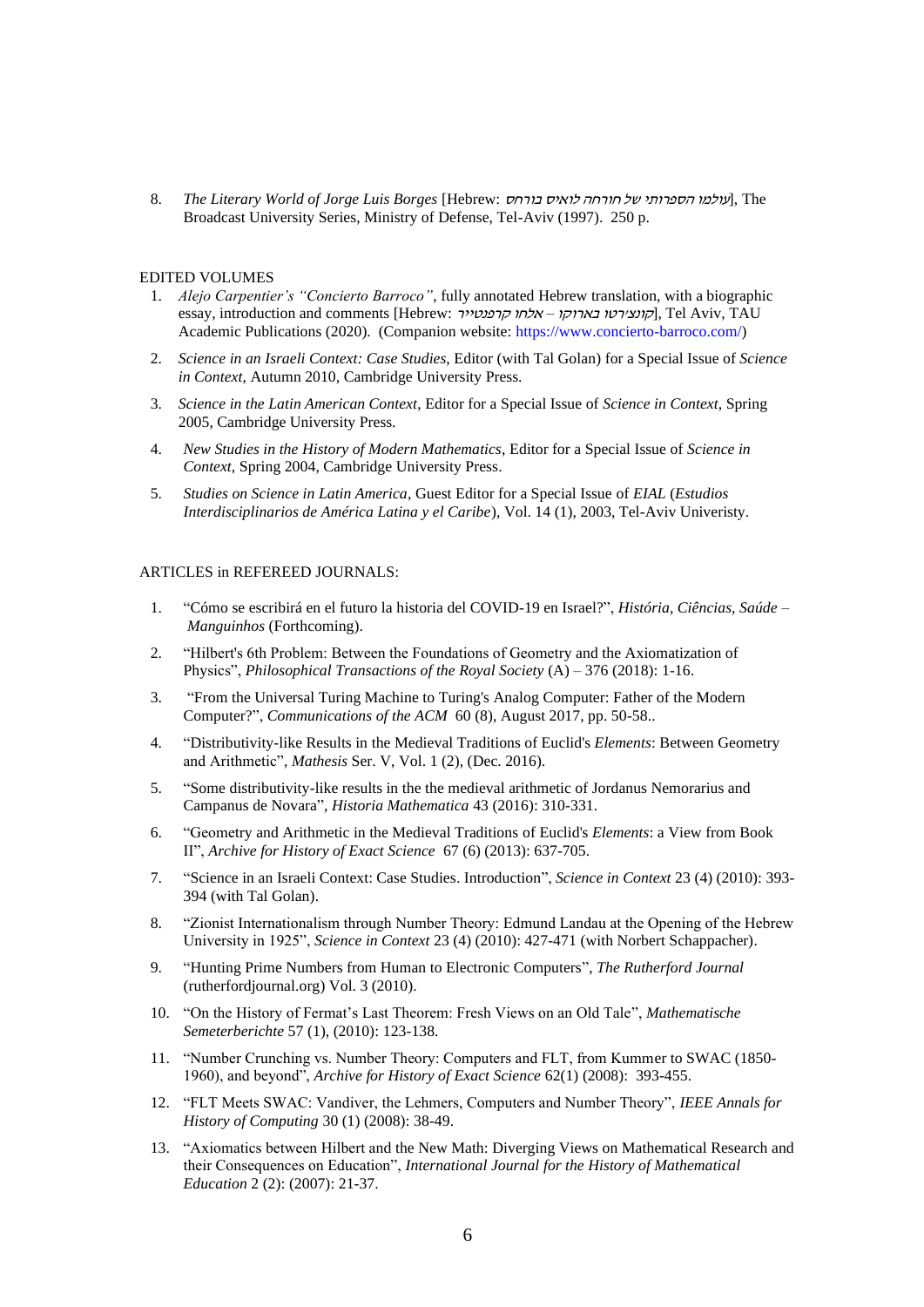- 14. "Calculating the Limits of Poetic License: Fictional Narrative and the History of Mathematics", *Configurations* 15 (3) (2007): 195-226. [German Translation: "Berechnungen zur Grenze der poetischen Freiheit. Fiktionales Erzählen und die Geschichte der Mathematik", in Andrea Albrecht et al (eds.) *Zahlen, Zeichen und Figuren Mathematische Inspirationen in Kunst und Literatur*, Berlin: De Gruyter (2011), pp. 564-599.]
- 15. "A Clash of Mathematical Titans in Austin: Robert Lee Moore and Harry Schultz Vandiver (1924-1974)", *Mathematical Intelligencer* 29 (4) (2007): 62-74.
- 16. "Fermat Comes to America: Harry Schultz Vandiver and FLT (1914-1964)", *Mathematical Intelligencer* 29 (3) (2007): 30-40.
- 17. "El Teorema de Fermat y sus Historias", *Gaceta de la Real Sociedad Matemática Española* 9 (2) (2006): 387-42.
- 18. "Science in Latin-American Contexts. An Introduction", *Science in Context* 18 (2) (2005): 174- 178.
- 19. "The History of Modern Mathematics Writing and Re-Writing", *Science in Context* 17 (1-2) (2004): 1-21.
- 20. "The Origins of the Definition of Abstract Rings", *Gazette des Mathématiciens*, 83 (Janvier 2000), 28-47. (Reprint: *Modern Logic*, 8 (1-2), 1998-2000: 5-27.)
- 21. "David Hilbert between Mechanical and Electromagnetic Reductionism (1910-1915), *Archive for History of Exact Science* 53, (1999): 489-527.
- 22. "From Mie's Electromagnetic Theory of matter to Hilbert's Unified Foundations of Physics", *Studies in History and Philosophy of Modern Physics* 30 (2): 159 – 183.
- 23. "Hilbert on Kinetic Theory and Radiation Theory (1912-1914)", *Mathematical Intelligencer* 20 (1998): 52-58.
- 24. "The Origins of Eternal Truth in Modern Mathematics: Hilbert to Bourbaki and Beyond", *Science in Context* 12 (1998): 137-183.
- 25. "Hermann Minkowski and the Principle of Relativity", *Archive for History of Exact Science* 51, (1997), 281-314. [Reprinted in: Vesselin Petkov (ed.), *[Minkowski Spacetime: A Hundred Years](http://www.amazon.com/Minkowski-Spacetime-Hundred-Fundamental-Theories/dp/9048134749http:/www.amazon.com/Minkowski-Spacetime-Hundred-Fundamental-Theories/dp/9048134749)  [Later](http://www.amazon.com/Minkowski-Spacetime-Hundred-Fundamental-Theories/dp/9048134749http:/www.amazon.com/Minkowski-Spacetime-Hundred-Fundamental-Theories/dp/9048134749)*, New York, Springer (2010), pp. 3-42.]
- 26. "A Belated Decision in the Hilbert-Einstein Priority Dispute", *Science* 278 (14 Nov 1997), 1270- 1273 (with Jürgen Renn and John Stachel).
- 27. "David Hilbert and the Axiomatization of Physics (1894-1905)", *Archive for History of Exact Science* 51, (1997): 89-197.
- 28. "Modern Axiomatics and Structural Algebra in the Work of David Hilbert" [Spanish: "Axiomática Moderna y Algebra Estructural", *Mathesis* 12 (1996): 1-56.
- 29. "Eudoxus' Proportion Theory as seen by Richard Dedekind" [Spanish: "La Teoría de las Proporciones de Eudoxio Vista por Dedekind"], *Mathesis* 10 (1994): 35-68.
- 30. "Kuhnian Issues, Scientific Revolutions and the History of Mathematics", *Studies in History and Philosophy of Science* 24 (1993): 95-117.
- 31. "Nicolas Bourbaki and the Concept of Mathematical Structure", *Synthese* 92 (1992): 315-348.
- 32. "Jorge Borges: Author of 'The Name of the Rose'", *Poetics Today* 13 (1992): 425-445. [Reprinted in: Nicholas Gane and Mike Gane (eds.), *Umberto Eco* , London, Sage (Masters in Modern Social Thought Series) (2005), Vol. 2: 389-406.]
- 33. "Textbooks and Images of Algebra in the Late Nineteenth Century" [Spanish: "Libros de Texto e Imágenes del Algebra en el Siglo XIX"], *Llull* 14 (1991): 7-30.
- 34. "Linearity and Reflexivity in the Growth of Mathematical Knowledge" *Science in Context* 3 (1989): 409-440.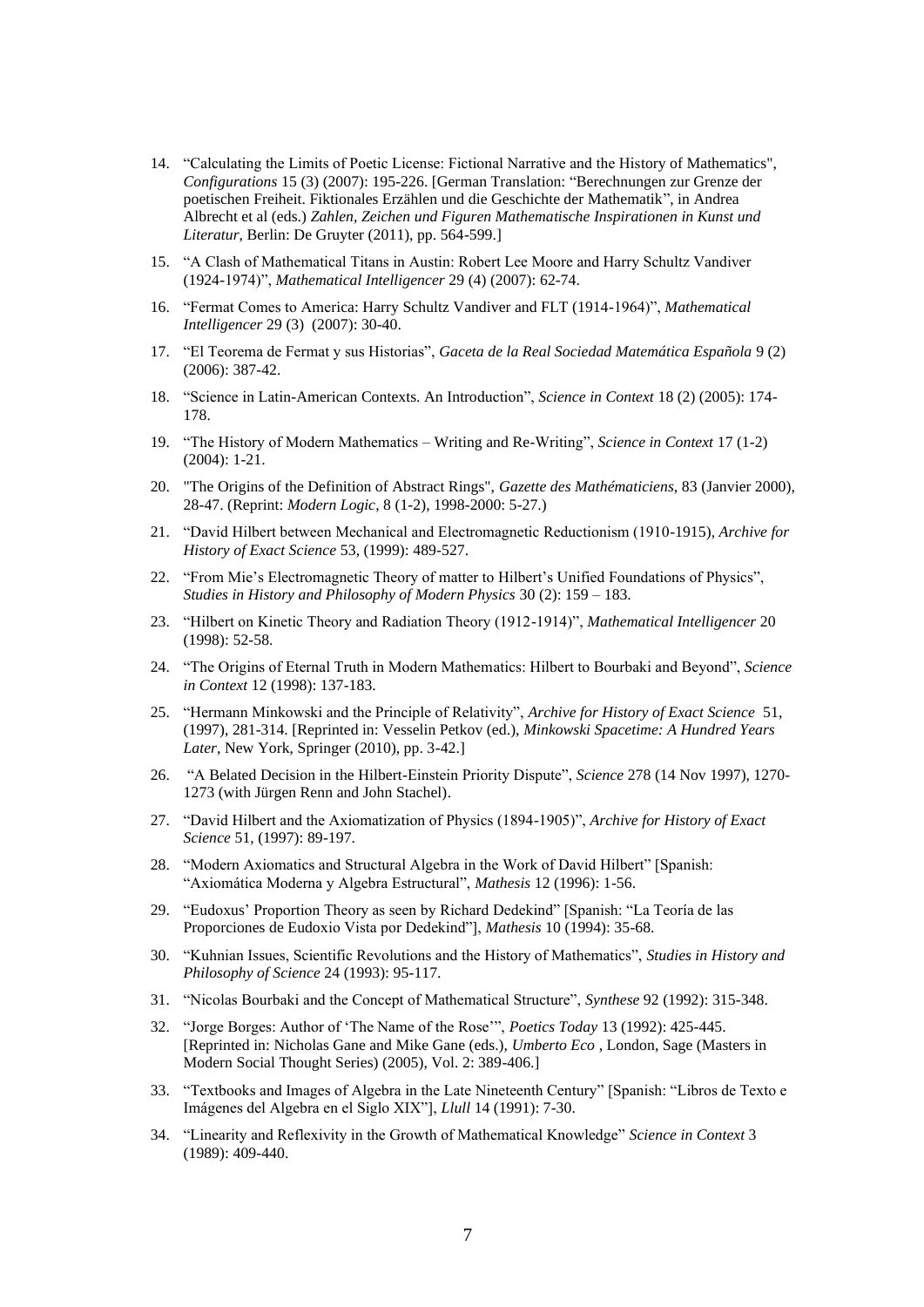35. "The Splitting Data of Cohomology Classes", *Archiv der Mathematik* 44 (1985): 418-423 (with Shmuel Rosset).

## CHAPTERS IN REFEREED BOOKS

- 1. "How Useful is the Term 'Modernism' for Understanding the History of Early Twentieth-Century Mathematics?", in Moritz Epple and Falk Mueller (eds.) *Modernism in the Sciences, ca. 1900-1940*, Berlin, Akademie Verlag – Forthcoming.
- 2. "Emmy Noether's Contribution to the Rise of the Structural Approach in Algebra", in Mechtchild Koreuber et al (eds.) *Wie kommt das Neue in die Welt? – Emmy Noether, die Noether-Theoreme und die moderne Algebra*, Heidelberg, Springer Verlag (Forthcoming).
- 3. "Creating a Modern Hebrew Language for Mathematics", in Nitsa Movshovitz-Hadar (ed.) *[K-12](http://www.worldscientific.com/worldscibooks/10.1142/10741)  [Mathematics Education in Israel. Issues and Innovations](http://www.worldscientific.com/worldscibooks/10.1142/10741)* (2018): 319-326.
- 4. "Mie's Electromagnetic Theory of Matter and the Background to Hilbert's Unified Foundations of Physics" in Joseph Kouneiher (ed.) *Foundations of Mathematics and Physics One Century After Hilbert - New Perspectives*, New York, Spriner (2018): 75-96.
- 5. "Steht es alles wirklich schon bei Dedekind? Ideals and factorization between Dedekind and Noether", in Katrin Scheel, Thomas Sonar and Peter Ullrich (eds.) In Memoriam Richard Dedekind (1831-1916) Münster, Verlag für wissenschaftliche Texte und Medien (2017), pp. 134-159.
- 6. "Mathematical Fiction and the Prosaic Dangers of Salgarism", in M. Emmer, M. Abate, M. Falcone, M. Villarreal (eds.) *Imagine Maths 5*, Unione Matematica Italiana, UMI, Bologna and Istituto Veneto di Scienze, Lettere ed Arti, Venice (2016), pp. 57-73.
- 7. "Writing the Ultimate Mathematical Textbook: Nicolas Bourbaki's *Éléments de mathématique",* in Eleanor Robson et al (eds.) *Handbook of the History of Mathematics*, Oxford, Oxford University Press (2009), 565-587.
- 8. "The Development of the Idea of Proof up to 1900", in Tim Gowers (ed.) *The Princeton Companion to Mathematics*, Princeton, Princeton University Press (2008), 129-142.
- 9. "From Algebra (1895) to Moderne Algebra (1930): Changing Conceptions of a Discipline. A Guided Tour Using the Jahrbuch über die Fortschritte der Mathematik," in J. Gray and K.H. Parshall (eds.), *Episodes in the History of Modern Algebra*, Providence: American Mathematical Society / London Mathematical Society (2007), 80-105.
- 10. "The Origin of Hilbert's Axiomatic Method". In: Jürgen Renn et al (eds.). *The Genesis of General Relativity, Vol. 4 Theories of Gravitation in the Twilight of Classical Physics: The Promise of Mathematics and the Dream of a Unified Theory*, New York, Springer (2006), 139-236.
- 11. "Axiomatics, Empiricism, and *Anschauung* in Hilbert´s Conception of Geometry: Between Arithmetic and General Relativity", in: Jeremy Gray and José Ferreirós (eds.) *The Architecture of Modern Mathematics: Essays in History and Philosophy*, Oxford, Oxford University Press (2006), 155-176.
- 12. "Heinrich Weber's *Lehrbuch der Algebra*", in I. Grattan-Guinness et al. (eds.) *Landmark Writings In Western Mathematics, 1640-1940*, Amsterdam, Elsevier Science (2004), 690- 699.
- 13. "Scientific Ideas in the Works of Jorge Luis Borges and their Historical Context" [Spanish: "Algunas Ideas Científicas en la Obra de Jorge Luis Borges y su Contexto Histórico"], in Myrna Solotorevsky and Ruth Fine (eds.) *Borges en Jerusalén*, Frankfurt am Main, Vervuert/Iberoamericana (2003), 49-74.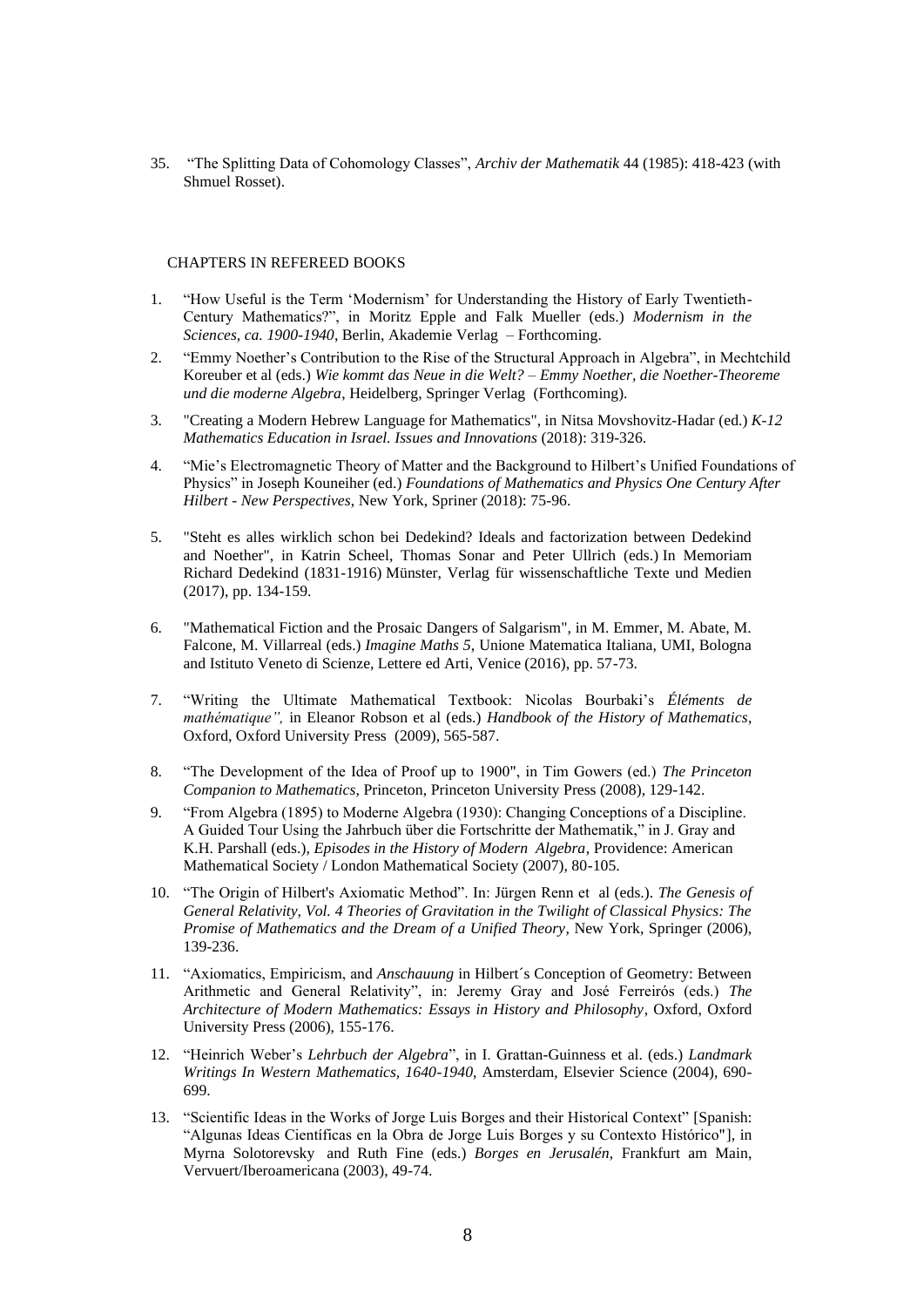- 14. "Mathematical Structures from Hilbert to Bourbaki: The Evolution of an Image of Mathematics", in A. Dahan and U. Bottazzini (eds.) *Changing Images of Mathematics in History. From the French Revolution to the new Millennium*, London: Harwood Academic Publishers (2001), 167-186.
- 15. "The Empirical Roots of Hilbert's Axiomatic Method", in Vincent F. Hendricks et al. (eds.) *Proof Theory: History and Philosophical Significance*, Dordrecht, Kluwer (2000): 35-54.
- 16. "David Hilbert: Geometry and Physics: 1900-1915", in J.J. Gray (ed.) *The Visual World: Geometry and Physics (1890-1930)*, Oxford, Oxford University Press. (1999), 145-188.

# ARTICLES IN GENERAL ACADEMIC JOURNALS

- 1. "Mathematical Motifs in Borges' Writings: On the Uses and Abuses of מוטיבים מתמטיים ביצירתו של בורחס – על " :Hebrew [.)2009 (4 .Vol *Odissey* ,"Interpretation [פרשנות והפרזותיה **אודיסאה - מסע בין רעיונות**
- 2. "Albert Einstein and the Theory of Relativity: One Hundred Years of History, One Hundred Years of Historiography", *Zmanim* 71, (2007), 58-69. [Hebrew: " אינשטיין אלברט [*זמנים*, "ותורת היחסות: מאה שנים של היסטוריה, מאה שנים של היסטוריוגרפיה
- 3. "David Hilbert and his Empiricist Philosophy of Geometry ", *Boletín de la Asociación Matemática Venezolana*, 9 (1) (2002), 27-44. [Spanish]
- 4. "The Influence of David Hilbert and Hermann Minkowski on Einstein's Views over the Interrelation between Physics and Mathematics", *Endeavour* 22(3) (1998): 95-97.
- 5. "Einstein, Hilbert and the General Theory of Relativity", *Investigación y Ciencia* 206 (Nov. 1998): 28-34. [Spanish]
- 6. "Jewish Mathematicians in Germany (1895-1933)", *Zmanim* (1998). [Hebrew: זמנים- ["מתמטיקאים יהודים בגרמניה (1895-1933)"
- 7. "Hilbert's 23 Problems and their Historical Background", *Boletín de la Asociación Matemática Venezolana* 5 (2) (1998). [Spanish]

## ENCYCLOPAEDIAS ENTRIES, PREFACES AND BIBLIOGRAPHIES

- 1. "Nicolas Bourbaki", *New Dictionary of Scientific Bio*graphy, Charles Scribner s Sons. (2011).
- 2. "The History of Algebra", *Encyclopædia Britannica Online* (2007).
- 3. Preface to the Hebrew Translation of *Siete Noches*, Jorge Luis Borges, Tel-Aviv, HaKibutz Hamehuad (2007). ["בורחס, פריץ מאותנר, ובעיית השפה"]
- 4. "Structural Algebra", *Encyclopaedia Italiana - Storia della Scienza* (2004), Vol. VIII, 193- 198.
- 5. "Theory of Invariants", *Encyclopaedia Italiana - Storia della Scienza* (2003), Vol. VII, 1025- 1029.
- 6. Preface to the new Hebrew Edition of *Flatland*, E.E. Abbott Tel-Aviv, Babel Publishers (2000).
- 7. "Relativity and Mathematics An Annotated Bibliographical Compilation", in *The History of Mathematics from Antiquity to the Present: A Selective Bibliography*, Edited by Joseph W. Dauben, Revised Edition on CD-ROM, Albert C. Lewis in Cooperation with the International Comission on the History of Mathematics, Providence, The American Mathematical Society (2000).
- 8. "Mario Vargas Llosa", "Alejo Carpentier", *Encyclopaedia Hebraica* Supplemetary Volume (1993) [Hebrew].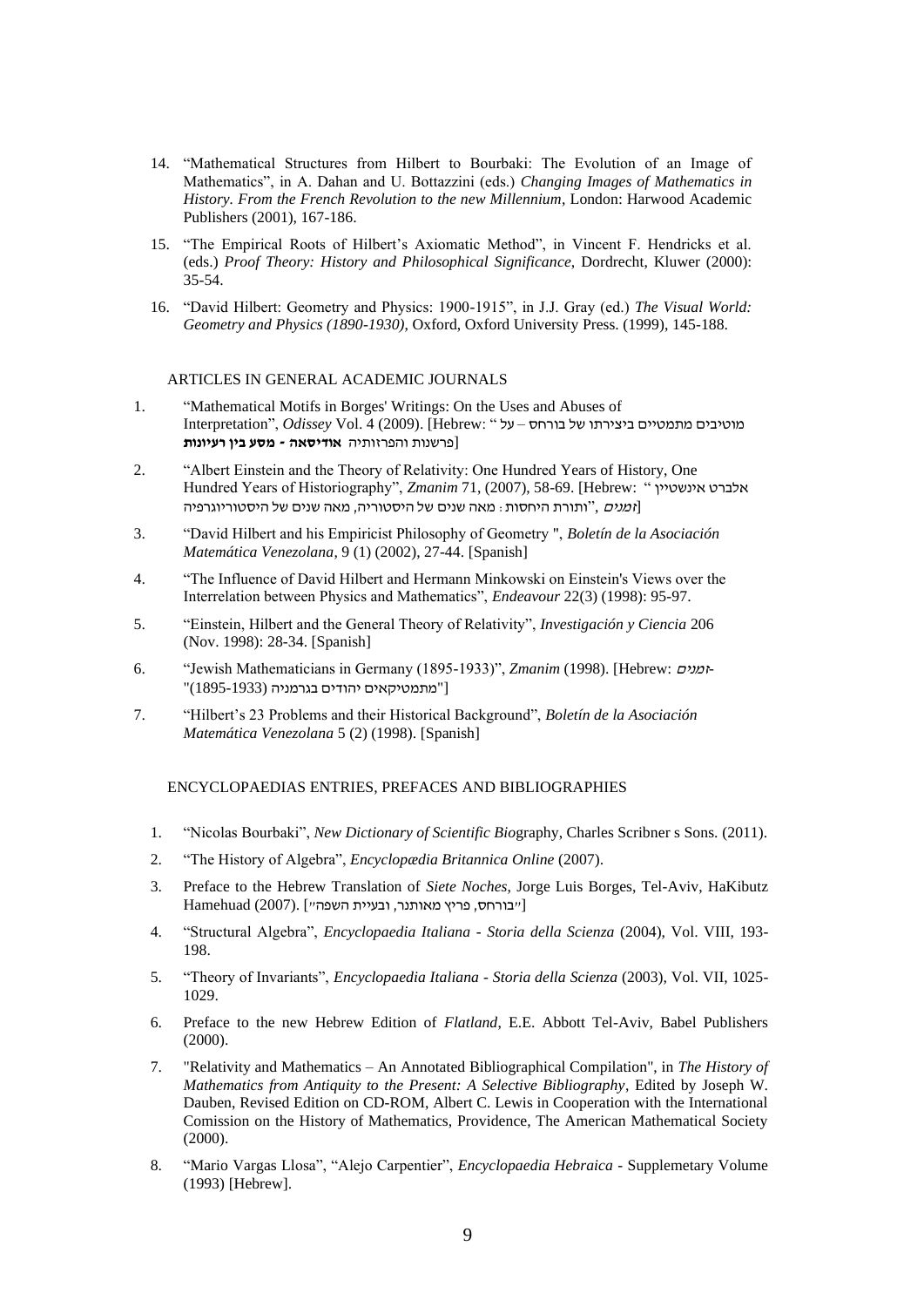## PAPERS PRESENTED AT SCIENTIFIC MEETINGS

- 1. "Mathematical Fiction and the Prosaic Dangers of Salgarism", in M. Emmer, M. Abate, M. Falcone, M. Villarreal (eds.) *Imagine Maths 5*, Unione Matematica Italiana, UMI, Bologna and Istituto Veneto di Scienze, Lettere ed Arti, Venice (2016), pp. 57-75.
- 2. "Axiomatics between Hilbert and the New Math: Diverging Views on Mathematical Research and their Consequences on Education", *Proceedings of the 5th European Summer University on the History and Epistemology in Mathematics Education*, *2007* – *Prague* (2008).
- 3. "On the Origins of Hilbert's 6th Problem: Physics and the Empiricist Approach to Axiomatization", in Marta Sanz-Solé et al (eds.), *Proceedings of the International Congress of Mathematicians, Madrid 2006*, Vol. 3, Zurich, European Mathematical Society (2006), 1679-1718.
- 4. "Paradigms and Paradigmatic Change in the History of Mathematics" in E. Asuejo and M. Hormigón (eds.) *Paradigms and Mathematics*, Madrid, Siglo XXI (1996): 169-192.
- 5. "Mathematical Structures: Formal and Non-formal Aspects", in A. Diez et al (eds.) *Proceedings of the Symposium on Structures in Mathematical Theories*, San Sebastián (1990): 383-389.

### REVIEWS

- 1. Reviews of historical works *Mathematical Reviews*, American Mathematical Society (since 2000).
- 2. Stephen Bell, *A Life in Shadow: Aimé Bonpland in Southern South America, 1817-1858*, Stanford: Stanford University Press (2010). In *EIAL* (Forthcoming 2011).
- 3. Israel, Giorgio; Millán Gasca, Ana . *The World as a Mathematical Game: John von Neumann and Twentieth Century Science*. (Series: [Science Networks. Historical Studies,](http://www.springer.com/series/4883) Vol. 38). Switzerland: Birkhäuser Verlag AG, 2009. In *Isis* 102 (1), 186-187 (2011).
- 4. Timothy Gowers, *Mathematics: A Very Short Introduction* (Oxford University Press). [Hebrew Translation by Dan Drai - Tel Aviv 2007]. In *Galileo, Israeli Journal for Science and Ecology*, December 2007.
- 5. Ralf Krömer, *Tool and Object: A History and Philosophy of Category Theory* , Berlin, Basel and Boston: Birkhäuser (2007). In *MAA REVIEWS* (2007). http://mathdl.maa.org/mathDL/19/
- 6. Dennis Overbye, *Einstein in Love : A Scientific Romance* (Hebrew Translation by Ofra Avigad) Haifa University Press. Zmora Bitan, 2005. In *Haaretz- Sfarim*, February 2006.
- 7. E. Roy Weintraub, *How Economics Became a Mathematical Science* (Duke University Press, 2002). In *Zeitschrift für Nationalökonomie* 79 (3): 289-295 (2003).
- 8. Charles W. Curtis, *Pioneers of Representation theory: Frobenius, Burnside, Schur, and Brauer* .(History of Mathematics, 15.) xvi + 287 pp., illus., apps., bibl., index. Providence, R.I.: American Mathematical Society, London Mathematical Society, 1999. In *Isis* Vol. 93, 126-127 (2003).
- 9. Reinhard Siegmund-Schultze, *Mathematiker auf der Flucht vor Hitler: Quellen und Studien zur Emigration einer Wissenschaft,* (Dokumente zur Geschichte der Mathematik, 10.), Braunschweig/ Wiesbaden: Vieweg, (1998). In *Isis* Vol. 92, 415-416. (2002).
- 10. Erhard Scholz (ed.), *Hermann Weyl's Raum-Zeit-Materie and a General Introduction to his Scientific Work* (Basel: Birkhäuser, 2001). In *Centaurus* Vol. 44 (2), 151-153, (2002).
- 11. Mario Vargas Llosa, *La Fiesta del Chivo* Madrid, Alfaguara (2001). In *Haaretz- Sfarim*, October 2001.
- 12. Apostolos Doxiadis, *Uncle Petros and Goldbach's Conjecture* (Hebrew Translation by Amir Zuckerman)., Tel-Aviv, Prosa, Yedioth Aharonoth, 2001. In *Haaretz- Sfarim*, October 2001.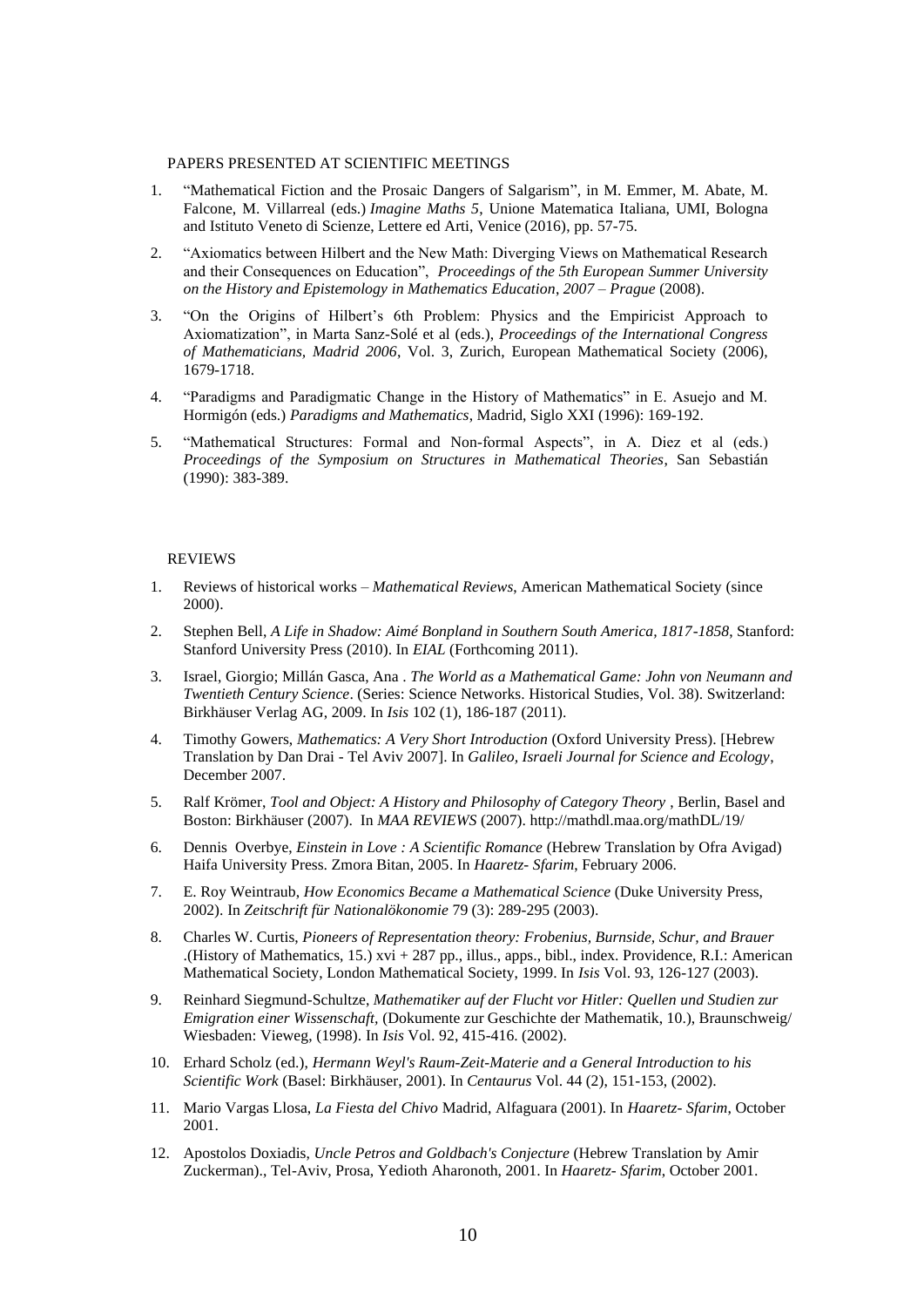- 13. Jorge Luis Borges, *Ficciones* (Hebrew Translation by Yoram Bronowski), Tel-Aviv, Hakibbutz Hameuchad (1999). In *Haaretz- Sfarim*, December 1999.
- 14. Richard Dedekind, *Qué son y para qué sirven los números?, y otros escritos sobre los fundamentos de la matemática*, Edición e introducción a cargo de José Ferreirós, Alianza Editorial, Ediciones de la Universidad Autónoma de Madrid, 1998. In *Llull* 22 (1999).
- 15. Richard Dedekind, *Theory of Algebraic Integers*, Translated and introduced by John Stillwell, Cambridge Mathematical Library, Cambridge University Press, Cambridge, 1996. In *Llull* 22 (1999).
- 16. Arnon Avron, *Gödel's Theorems and the Problem of the Foundations of Mathematics* [Hebrew: המעפטי גדל ובעיית יסודות המתמטיקה [Tel-Aviv, Ministry of Defence Publications (1998). In Haaretz- Sfarim, August 1998.
- 17. José Ferreirós D., *El Nacimiento de la Teoría de Conjuntos*, 1854-1908, *Llull* 19 (1996): 613- 617.
- 18. Jean-Paul Pier (ed.), *Development of Mathematics*, 1990-1950. *Mathesis* 12 (1996): 415-423.
- 19. Hourya Sinaceur, *Corps et Modèles*. In *Historia Mathematica* 23 (1996): 323-327.
- 20. Jorge Luis Borges, *Historia Universal de la Infamia* (Hebrew Translation by Rena Litvin) Tel Aviv, Am-Oved, Prosa Acheret, 1987. In *Al-Hamishmar*, December 1987.
- 21. Mario Vargas Llosa, *La Guerra del Fin del Mundo* (Hebrew Translation by Yoav Halevi) Tel Aviv, Schoken, 1987. In *Al-Hamishmar*, October 1987.
- 22. Alejo Carpentier, *Guerra del Tiempo; El Siglo de las Luces* (Hebrew: Yeshayahu Ostridan) Tel Aviv, Zmora-Bitan, 1987. In *Al-Hamishmar*, July 1987.

## TRANSLATIONS (SPANISH INTO HEBREW)

- 1. *Concierto Barroco –* הונצירטו בארוקי, Alejo Carpentier, TAU Academic Publications (2020).
- 2. *Soñé que la nieve ardía* בוער שהשלג חלמתי, Antonio Skármeta, Zmora Bitan, Tel-Aviv (1994).
- 3. *Ardiente Paciencia* בוערת סבלנות, Antonio Skármeta, Zmora Bitan, Tel-Aviv (1991).
- 4. *La Casa Verde* הירוק הבית, Mario Vargas Llosa, Zmora Bitan, Tel-Aviv (1989).

### **Granted Patents**

- 1. Ofer Michael, Nadav Popplewell, Leo Corry , Hagay Dagan, "Graphical compiler", US Patent 7,203,925 (September 14, 2001) – for EMC<sup>2</sup> Corporation (Hopkinton, MA).
- 2. Yechiel Yochai, Leo Corry, Haim Kopylovitz, "Grid Storage System and Method of Operating Thereof" - US Patent 8,078,906 (June 10, 2010) – for Infinidat Ltd. (Herzliya, IL).
- 3. Yechiel Yochai, Leo Corry, Haim Kopylovitz, "Grid Storage System and Method of Operating Thereof" - US Patent 8,443,137 (February 11, 2010) – for Infinidat Ltd. (Herzliya, IL).
- 4. Leo Corry, Yechiel Yochai, Michael Dorfman, Haim Kopylovitz,, "Grid Storage System and Method of Operating Thereof" - US Patent 8,452,922 (June 17, 2010) – for Infinidat Ltd. (Herzliya, IL).
- 5. Yechiel Yochai, Leo Corry, Haim Kopylovitz, "Grid Storage System and Method of Operating Thereof" - US Patent 8,495,291 (February 11, 2010) – for Infinidat Ltd. (Herzliya, IL).
- 6. Yechiel Yochai, Leo Corry, Haim Kopylovitz, Ido Ben-Tsion, "Virtualized storage system and method of operating thereof" - US Patent 8 8,539,193 (February 11, 2010) – for Infinidat Ltd. (Herzliya, IL).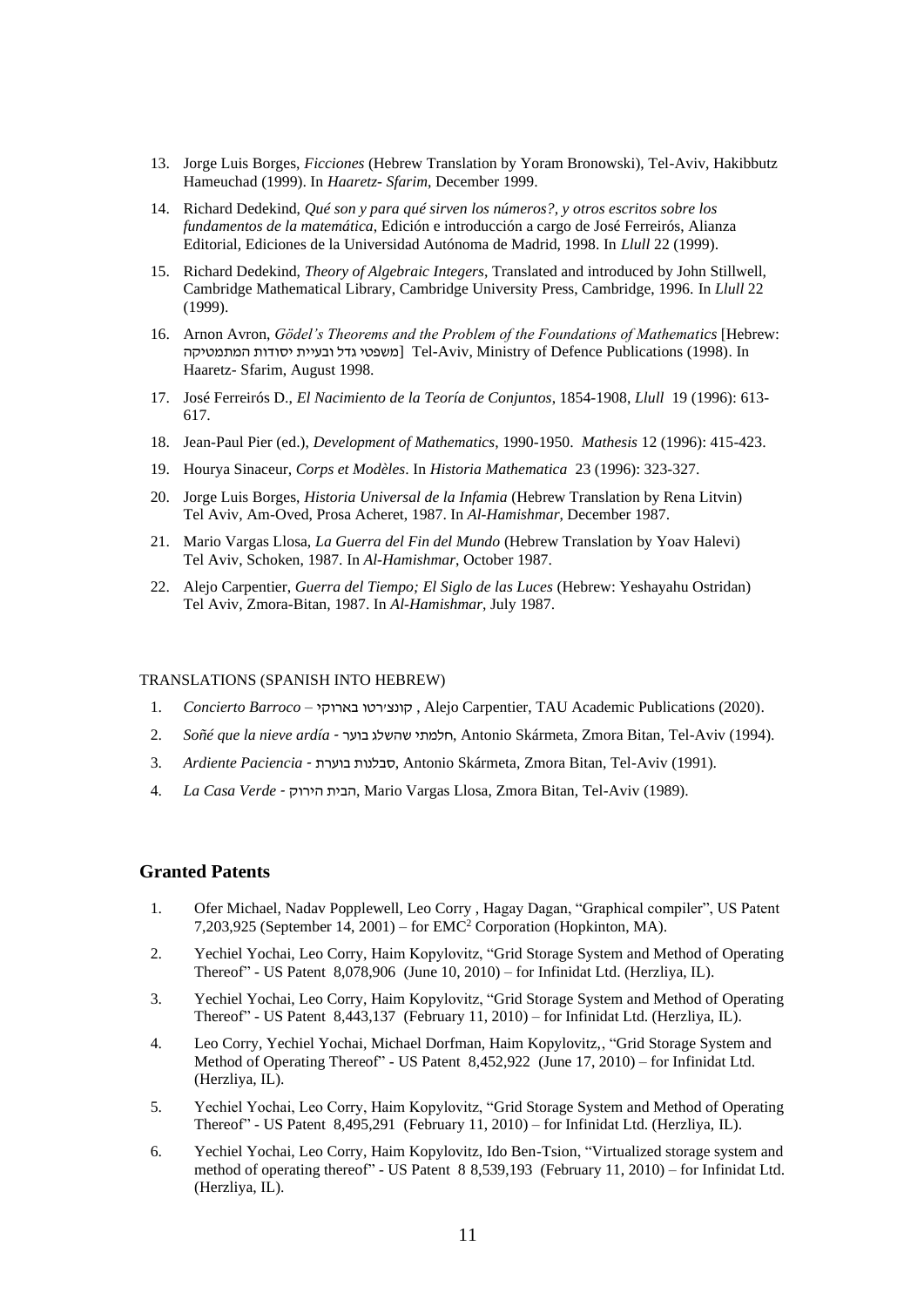- 7. Yechiel Yochai, Leo Corry, Haim Kopylovitz, "Virtualized storage system and method of operating thereof" - US Patent 8,555,029 (August 11, 2011) – for Infinidat Ltd. (Herzliya, IL).
- 8. Yechiel Yochai, Leo Corry, Haim Kopylovitz, "Method of migrating stored data and system thereof" - US Patent 8,577,836 (March 7, 2012) – for Infinidat Ltd. (Herzliya, IL).
- 9. Yechiel Yochai, Leo Corry, Haim Kopylovitz, "Storage system and method for snapshot space management- US Patent 8,688,935 (January 12, 2011) – for Infinidat Ltd. (Herzliya, IL).
- 10. Yechiel Yochai, Leo Corry, Haim Kopylovitz, "Grid Storage System and Method of Operating Thereof" - US Patent 8,769,197 (June 5, 2013) – for Infinidat Ltd. (Herzliya, IL).
- 11. Yechiel Yochai, Leo Corry, Haim Kopylovitz, "Virtualized Storage System and Method of Operating Thereof" - US Patent 8,788,754 (August 11, 2011) – for Infinidat Ltd. (Herzliya, IL).
- 12. Yechiel Yochai, Leo Corry, Haim Kopylovitz, " [Method of allocating raid group members in a](http://patft.uspto.gov/netacgi/nph-Parser?Sect1=PTO2&Sect2=HITOFF&p=1&u=%2Fnetahtml%2FPTO%2Fsearch-bool.html&r=1&f=G&l=50&co1=AND&d=PTXT&s1=8838889&OS=8838889&RS=8838889)  [mass storage system"](http://patft.uspto.gov/netacgi/nph-Parser?Sect1=PTO2&Sect2=HITOFF&p=1&u=%2Fnetahtml%2FPTO%2Fsearch-bool.html&r=1&f=G&l=50&co1=AND&d=PTXT&s1=8838889&OS=8838889&RS=8838889) - US Patent 8,838,889 (Jan 19, 2010) – for Infinidat Ltd. (Herzliya, IL).
- 13. Ido Ben-Tsion, Leo Corry, Kariel Sandler, Jacob Broido "Method of migrating stored data and system thereof " – for Infinidat Ltd. (Herzliya, IL) - US Patent 8,856,191 (Aug 1, 2012).
- 14. Yechiel Yochai, Haim Kopylovitz, Leo Corry ["Virtualized storage system and method of](http://patft.uspto.gov/netacgi/nph-Parser?Sect1=PTO2&Sect2=HITOFF&p=1&u=%2Fnetahtml%2FPTO%2Fsearch-bool.html&r=1&f=G&l=50&co1=AND&d=PTXT&s1=8918619&OS=8918619&RS=8918619)  [operating thereof"](http://patft.uspto.gov/netacgi/nph-Parser?Sect1=PTO2&Sect2=HITOFF&p=1&u=%2Fnetahtml%2FPTO%2Fsearch-bool.html&r=1&f=G&l=50&co1=AND&d=PTXT&s1=8918619&OS=8918619&RS=8918619) – for Infinidat Ltd. (Herzliya, IL) - US Patent 8,918,619 (April 10, 2010).
- 15. Yechiel Yochai, Sivan Tal, Leo Corry "Handling enclosure unavailability in a storage system" for Infinidat Ltd. (Herzliya, IL) - US Patent 8,930,663 (Sept. 24, 2012).
- 16. Haim Kopylovitz, Leo Corry "Storage systems with reduced energy consumption" for Infinidat Ltd. (Herzliya, IL) - US Patent 8,938,582 (June 30, 2011).
- 17. Haim Kopylovitz, Leo Corry "Multipath storage system and method of operating thereof" for Infinidat Ltd. (Herzliya, IL) - US Patent 9,021,232 (June 30, 2011).
- 18. Haim Kopylovitz, Leo Corry "Storage system and method for reducing energy consumption" for Infinidat Ltd. (Herzliya, IL) - US Patent 9,152,332 (December 10, 2014).
- 19. Efraim Zeidner, Leo Corry "Pre-fetching in a storage system" for Infinidat Ltd. (Herzliya, IL) - US Patent 9,189,407 (February 23, 2012).
- 20. Ido Ben-Tsion, Leo Corry, Kariel Sandler, Jacob Broido ["Method of migrating stored data and](https://www.google.com/patents/US9223502)  [system thereof"](https://www.google.com/patents/US9223502) – for Infinidat Ltd. (Herzliya, IL) - US Patent 9,223,502 (September 4, 2012).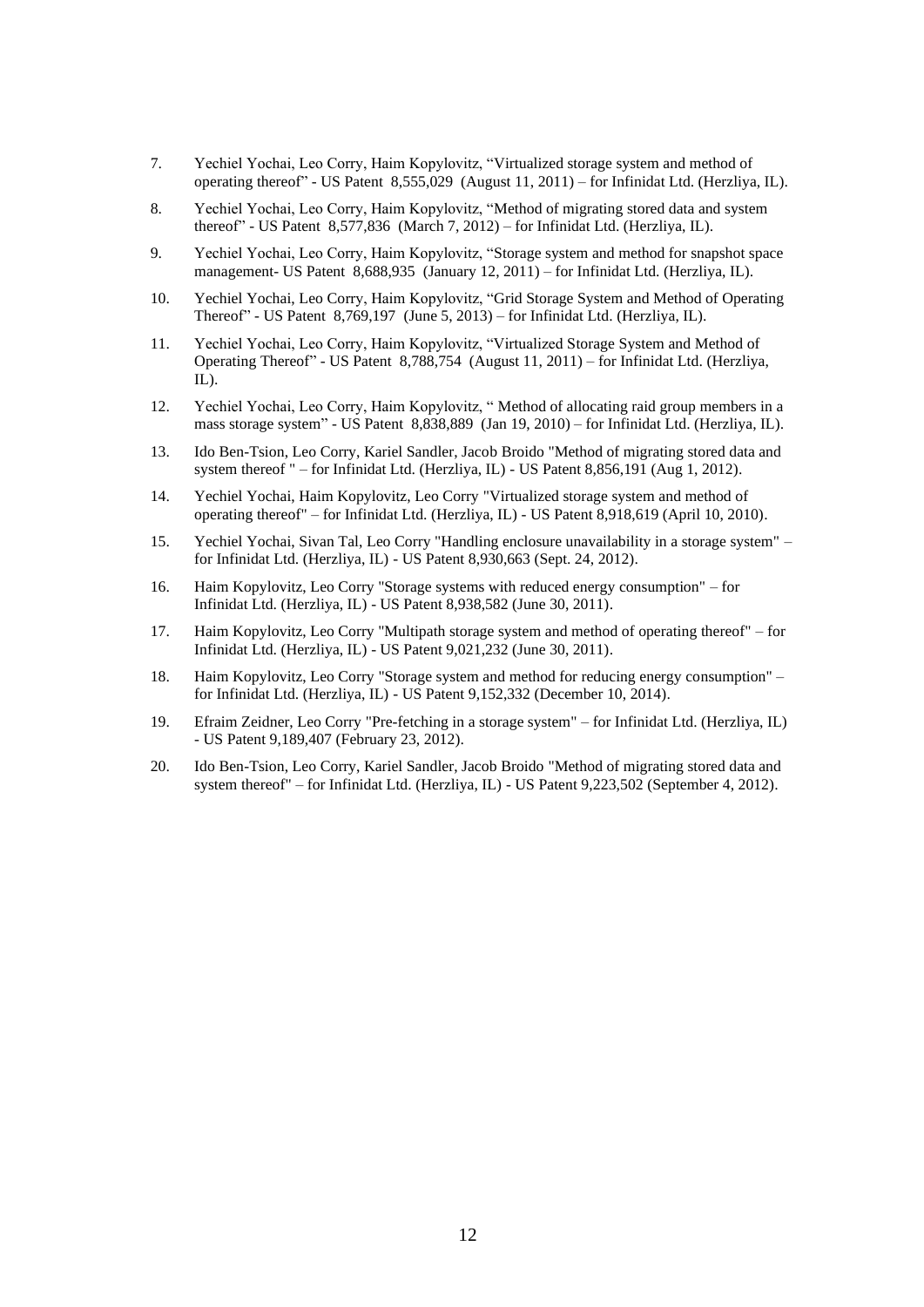**Invited Lectures** (in inverse chronological order):

- 1. November 23, 2017: Dedekind Lectures III, ETH Zurich: "Was sind und was sollen die Dedekind'schen Zahlen? Ideals, Cuts and Chains in a Unified World of Numbers.
- 2. September 14, 2017: Jornadas de Historia de las Matemáticas, Universidad de Cádiz: "Geometric Algebra in the Historiography of Medieval and Renaissance Mathematics". (Spanish)
- 3. July 26, 2017: The 25<sup>th</sup> International Congress of History of Science and Technology, Rio de Janeiro (23-29 July): "Francisco Jose Duarte's Calculation of the first 200 decimal digits of  $\pi$  $(1907)$ ".
- 4. November 17-18, 2016: On Mathemata. Commenting on Ancient Greek and Arabic Mathematical Texts, Humboldt Universität, Berlin: "Distributivity-like Results in Euclid's Elements and in the Euclidean Medieval Traditions: Between Geometry and Arithmetic".
- 5. October 10, 2016: [Richard Dedekind Centennial Meeting \(1831 -](http://edu3.zfw.etc.tu-bs.de/dedekind/index.php) 1916); Number Theory Algebra - [Set Theory -](http://edu3.zfw.etc.tu-bs.de/dedekind/index.php) History - Philosophy, "*Steht es alles wirklich schon bei Dedekind?* Ideals and factorization between Dedekind and Noether."
- 6. July 14, 2016: 2º Encontro Ibérico de História da Matemática, Coimbra, Portugal. Opening Lecture: "Geometric Algebra in the Historiography of Medieval and Renaissance Mathematics". (Spanish – recorded online lecture.)
- 7. May 2, 2016: [Workshop "Hilbert's Sixth Problem",](http://www.math.le.ac.uk/people/ag153/homepage/HilbertWeb/HilbertWorkshop2016.htm) University of Leicester (May 02-04, 2016) Special LMS-IMA Lecture, "The Historical Origins of Hilbert's Sixth Problem: Geometry, Mechanics, Kinetic Theory".
- 8. November 4, 2015: [Third International Meeting of the APMP](http://institucional.us.es/apmp/index_APMP2015.htm) (November 2-4, 2015) Institute Henri Poincaré, Paris, "Geometry and Arithmetic in the Mathematical Practice of the Medieval and Renaissance Traditions of Euclid's *Elements*".
- 9. August 19, 2015: The International Committee for the History of Technology (ICOHTEC), 42nd Symposium, Tel Aviv University, Israel - Keynote Lecture, "From the Universal Turing Machine to Turing's Analog Computer: The Fatherhood of the Modern Computer Revisited".
- 10. June 25, 2015: VII International Colloquium for History and Philosophy of Mathematics, National Autonomous University of Mexico (UNAM), "Geometric Algebra in the Historiography of Medieval and Renaissance Mathematics".
- 11. March 28, 2015: Mathematics and Culture at Venice, "Mathematical Story-Telling and the Prosaic Dangers of Salgarism".
- 12. September 23, 2014: The Open University, England (Jeremy Gray Retirement Meeting), "The interaction between arithmetic and geometry in the Euclidean tradition: a longue durée issue in the historiography of mathematics".
- 13. March 20, 2013: Universität Wuppertal, (Historiography of Mathematics in the 19th and 20th Centuries): "Geometric Algebra in the Historiography of Ancient and Medieval Mathematics".
- 14. March 3, 2013: Oberwolfach, MFO, (From "Mixed" to "Applied" Mathematics: Tracing an important dimension of mathematics and its history): "Turing, the Riemann Zeta-Function, and the Changing Borderline between Pure and Applied Traditions in Mathematics".
- 15. October 11, 2012: Royal Flemish Academy of Belgium for Science and the Arts, (Turing in Context II – Keynote Speaker): "Turing and the Computational Tradition in Pure Mathematics: The Case of the Riemann Zeta-Function".
- 16. July 19, 2012: Daejeon, South Korea, International Congress on History and Pedagogy of Mathematics: "Euclid's Proposition II.5: A View through the Centuries-Geometry, Algebra and Teaching".
- 17. May 14, 2012: University of Paris, Dennis-Diderot, Seminaire Hist. et Phil. des mathématiques: "Computations in Number Theory: The Transition to the Electronic Computer Era".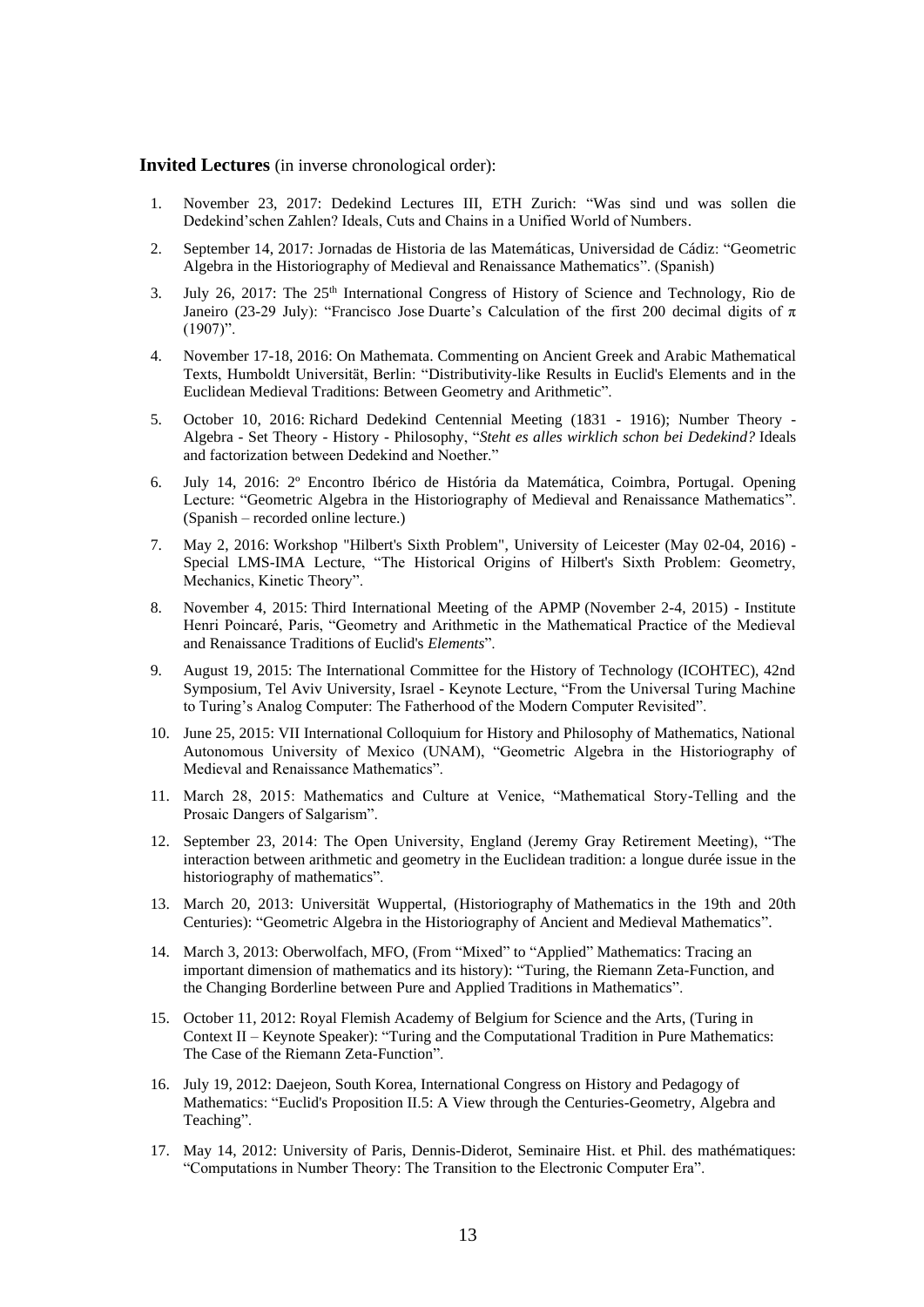- 18. February 8, 2012: University of Cambridge, HPS Seminar, "Nicolas Bourbaki and the Concept of Structure in Mathematics".
- 19. February 7, 2012: University of Oxford, Algebra Seminar: "From *Algebra* (1895) to *Moderne Algebra* (1930): Changing Conceptions of a Discipline. A Guided Tour Using the *Jahrbuch über die Fortschritte der Mathematik*".
- 20. February 6, 2012: University of Oxford, History of Mathematics Seminar : "Axiomatics Between Hilbert and the New Math: Diverging Views on Mathematical Research and Their Consequences on Education".
- 21. February 6, 2012: University of Oxford ,Topology Seminar: "Bourbaki's Influence on Topology (1935-1970)".
- 22. January 6, 2012: Oberwolfach, MFO, (Tacit Knowledge in Mathematics): "From Pure Geometry to Algebraic Geometry in Euclid's II.5: a Case Study in Long-term Tacit Knowledge".
- 23. December 14, 2011: Van Leer Institute, Jerusalem (Mathematical Knowledge and its Applications. The 25th Annual International Workshop on the History and Philosophy of Science. Tel-Aviv University / Van Leer Institute): "Category Theory and Bourbaki: a Story of Incompatibility".
- 24. November 15, 2011. Tel Aviv University (International Conference Trends and Perspectives in Mathematics): "Landau's Hebrew List of 23 Problems: Higher Mathematics Makes 'Aliyah' in 1925".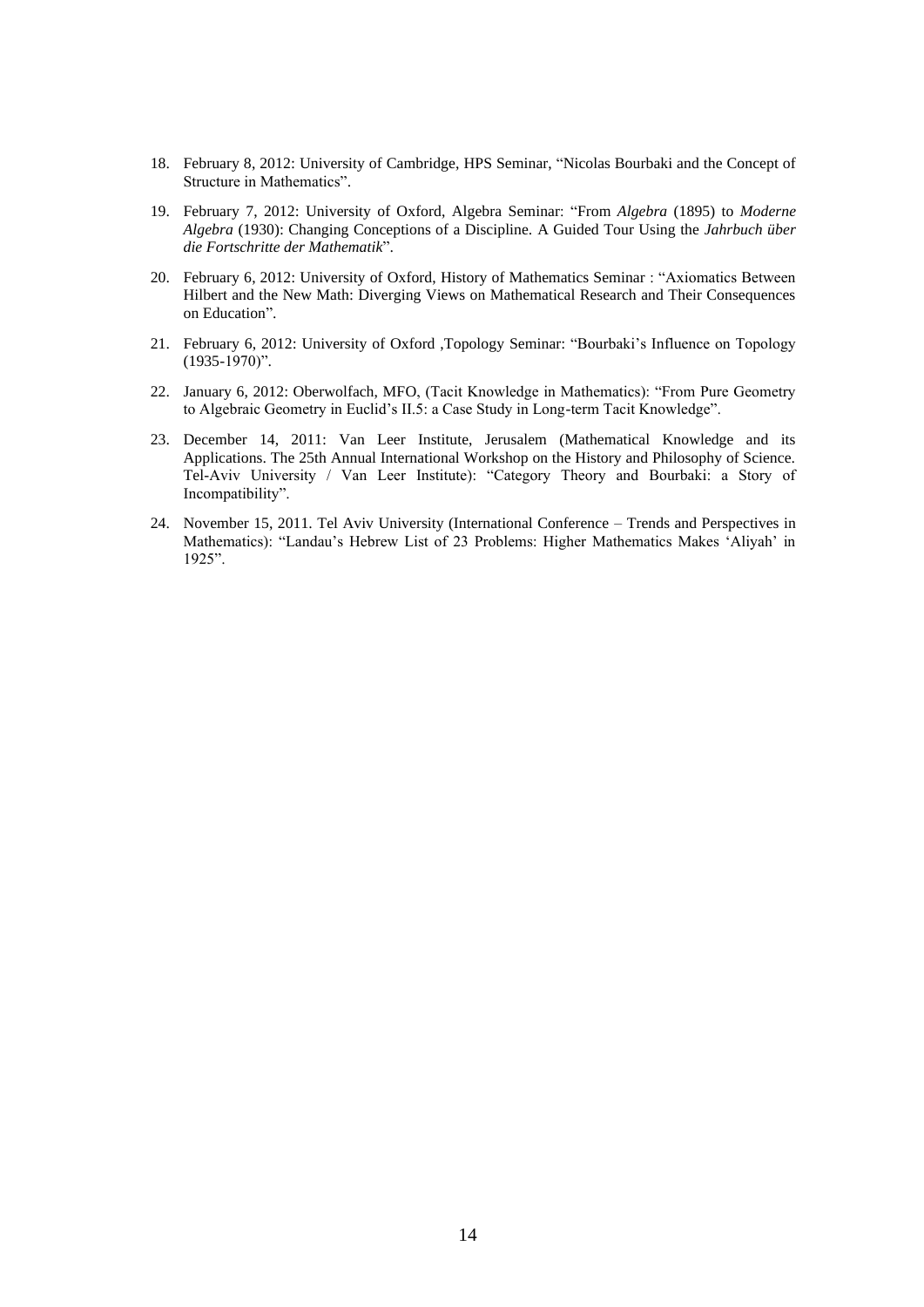- 25. November 2, 2011. Van Leer Institute, Jerusalem (Bar Hillel Colloquium International Lecture Series): "Modernist Aesthetics – Modern Algebra (1890-1930)".
- 26. October 26, 2011: Institut Henri Poincaré, Paris [\(International Colloquium, Bicentenaire de la](http://www.galois.ihp.fr/manifestations/colloque/programme/)  [naissance d'Évariste Galois\)](http://www.galois.ihp.fr/manifestations/colloque/programme/): "Dedekind, Frobenius and the beginning of representation theory: cooperation and conflicting views".
- 27. December 16, 2010. Freiburg Institute for Advanced Studies. Universitãt Freiburg (Ringvorlesung: Exakte Phantasie): "Axiomatics Between Hilbert and the New Math: Diverging Views on Mathematical Research and Their Consequences on Education".
- 28. October 27-29, 2010. Universidad del Valle, Cali, Colombia (Tercera Escuela Nacional de Historia y Educación Matemática): Key-Note Lectures on Structuralism in 20th Century Mathematics.
- 29. August 8, 2010. Xi'an University (International Conference on the History of Modern Mathematics. Cultures and elements of practices in mathematics, 1800-1930): "Theory and Computations in Number Theory in the USA before 1935: A Tale Of Provincial Life".
- 30. May 20, 2010. Bar-Ilan University (Aesthetics and Science Symposium): "Modernist Aesthetics Modern Algebra (1890-1930)".
- 31. March 22, 2010: Racah Institute of Physics Colloquium, the Hebrew University, Jerusalem: "Hilbert, Einstein, and the Tortuous Way to the General Theory of Relativity."
- 32. March 6, 2010: MFO, Germany: (History of Mathematics Styles and Disciplines): "Axiomatics between Hilbert and R.L. Moore: Two Views on Mathematical Research and their Consequences on Education".
- 33. January 28, 2010: Weizmann Institute, Physics Colloquium: "Hilbert, Einstein, and the Tortuous Way to the General Theory of Relativity."
- 34. January 19, 2010: The Technion, Haifa, Science Education Colloquium: "Axiomatics between Hilbert and R.L. Moore: Two Views on Mathematical Research and their Consequences on Education".
- 35. October 12-15, 2009, International Workshop: Between Modernism and Application Comparative Studies in the History of Early 20th Century Mathematics, Rauischholzhausen, Giessen: "How useful is the term 'modernism' for understanding 20th century mathematics?
- 36. August 13-15, 2009: The Danish Society of History of Science: three Lectures on the History of Modern Mathematics.
- 37. July 16, 2009: International Congress of History of Science and Technology, Budapest: "Hilbert's "Grundlagen der Geometrie" translated into Spanish: a case of a famous mathematical text and its contexts".
- 38. July 15, 2008: Freiburg Institute for Advanced Studies, Germany: Zahlen, Zeichen und Figuren.; Mathematische Inspirationen in Kunst und Literatur. Internationale Tagung der School of Language & Literature im Freiburg Institute for Advanced Studies (FRIAS): "Calculating the Limits of Poetic License: Fictional Narrative and the History of Mathematics."
- 39. January 11, 2008: Uppsala University, Sweden (Mathematics Department Colloquium): "On the Origins of Hilbert's 6th Problem: Physics and the Empiricist Approach to Axiomatization".
- 40. November 1, 2007: [18th](http://www.novembertagung.uni-bonn.de/History.html) Novembertagung on the History, Philosophy & Didactics of Mathematics. [Bonn,](http://www.uni-bonn.de/www/IPHIL/Lageplan.html) November  $1 - 4$ , 2007. Invited Talk: "Number Crunching ys. Number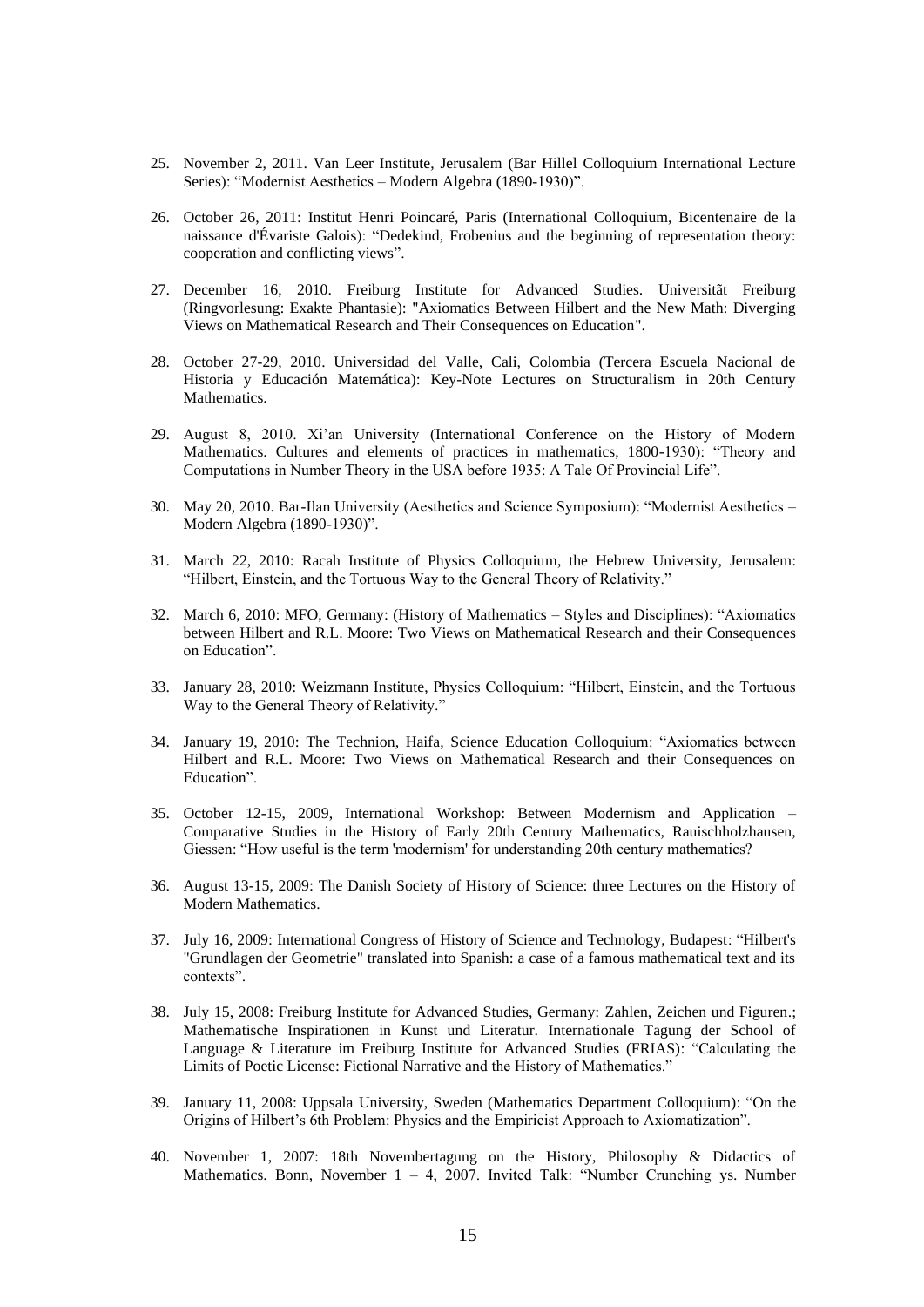Theory from Kummer to Sloane – Some Reflections on the History of a Mathematical Discipline".

- 41. October 5, 2007: University of Siena, Italy (Axiomatics in Economics: the Rise and Fall 12th Annual EUROPEAN CONFERENCE ON THE HISTORY OF ECONOMICS). **Opening Talk:** "David Hilbert and The Axiomatic Method: Origins and Development".
- 42. June 23, 2007: Prague, Czech Republic (5TH EUROPEAN SUMMER UNIVERSITY ON HISTORY AND EPISTEMOLOGY IN MATHEMATICS EDUCATION), Axiomatics between Hilbert and R.L. Moore: Two Views on Mathematical Research and their Consequences on Education".
- 43. April 15, 2007: The University of Richmond "Quest" Invited Lecture Series "David Hilbert: from "Foundations of Geometry" (1899) to "Foundations of Physics" (1915)".
- 44. September 16, 2006: The Society for Analytic Philosophy, Sixth International Congress, Berlin. (Invited lecture for the Symposium: "Towards a New Epistemology of Mathematics").
- 45. August 6, 2006: The International Congress of Mathematicians, Madrid, 2006 (Invited Session Talk): "On the Origins of Hilbert's 6th Problem: Physics and the Empiricist Approach to Axiomatization".
- 46. June 15, 2006: Ecole Normale Superieur, Paris (Third International HOPOS Meeting The Society for History of Philosophy of Science, Invited Symposium Talk): "Hilbert's Program for the Axiomatization of Physics".
- 47. June 12, 2006: Tel-Aviv University (The 21th International Workshop on the History and Philosophy of Science: "The Origins and Nature of Computation" – Research Symposium of the Israeli Science Foundation) – "Harry S. Vandiver's Attempts to Prove Fermat's Last Theorem with Electronic Computers in the 1950s".
- 48. April 6, 2006: Wissenschaftskoleg zu Berlin (Weekly Colloquium) "Fermat's Last Theorem: How did a marginal question become an important mathematical problem. … Or did it?"
- 49. March 24, 2006: Frankfurt University (International Symposium "Modernism and the Sciences: 1890-1940") – "Is the Term Modernism Useful in Understanding the History of Twentieth Century Mathematics?".
- 50. January 4, 2006: Tel-Aviv University (The Rector's Distinguished Students Presentation Lecture) – "Scientific Excellence and the Zionist Ethos: the Beginnings of Mathematics in the Hebrew University. 1925-1945."
- 51. December 6, 2005: Tel Aviv University (The School of History's Tuesday Evenings Monthly Lecture Series): "Einstein and Relativity Theory. 100 Years of History, 100 Years of Historiography."
- 52. Sept 30, 5, 2005: Rutgers University, New Jersey (Mathematics Department Colloquium) "From *Algebra* (1895) to *Moderne Algebra* (1930): Changing Conceptions of a Discipline. A Guided Tour Using the *Jahrbuch über die Fortschritte der Mathematik*."
- 53. July 5, 2005: Mykonos, Greece "Mathematics and Narrative An International Interdisciplinary Workshop": "Calculating the Limits of Poetic License: Fictional Narrative and the History of Mathematics."
- 54. April 12, 2005: The Israeli Academy of Science and Humanities, Jerusalem (International Einstein Centennial Colloquium): "Minkowski, Relativity and Einstein's Changing Views on Mathematics."
- 55. March 13, 2005: The Israeli Society for History and Philosophy of Science, Annual Meeting Keynote Lecture: "Einstein and Relativity Theory. 100 Years of History, 100 Years of Historiography."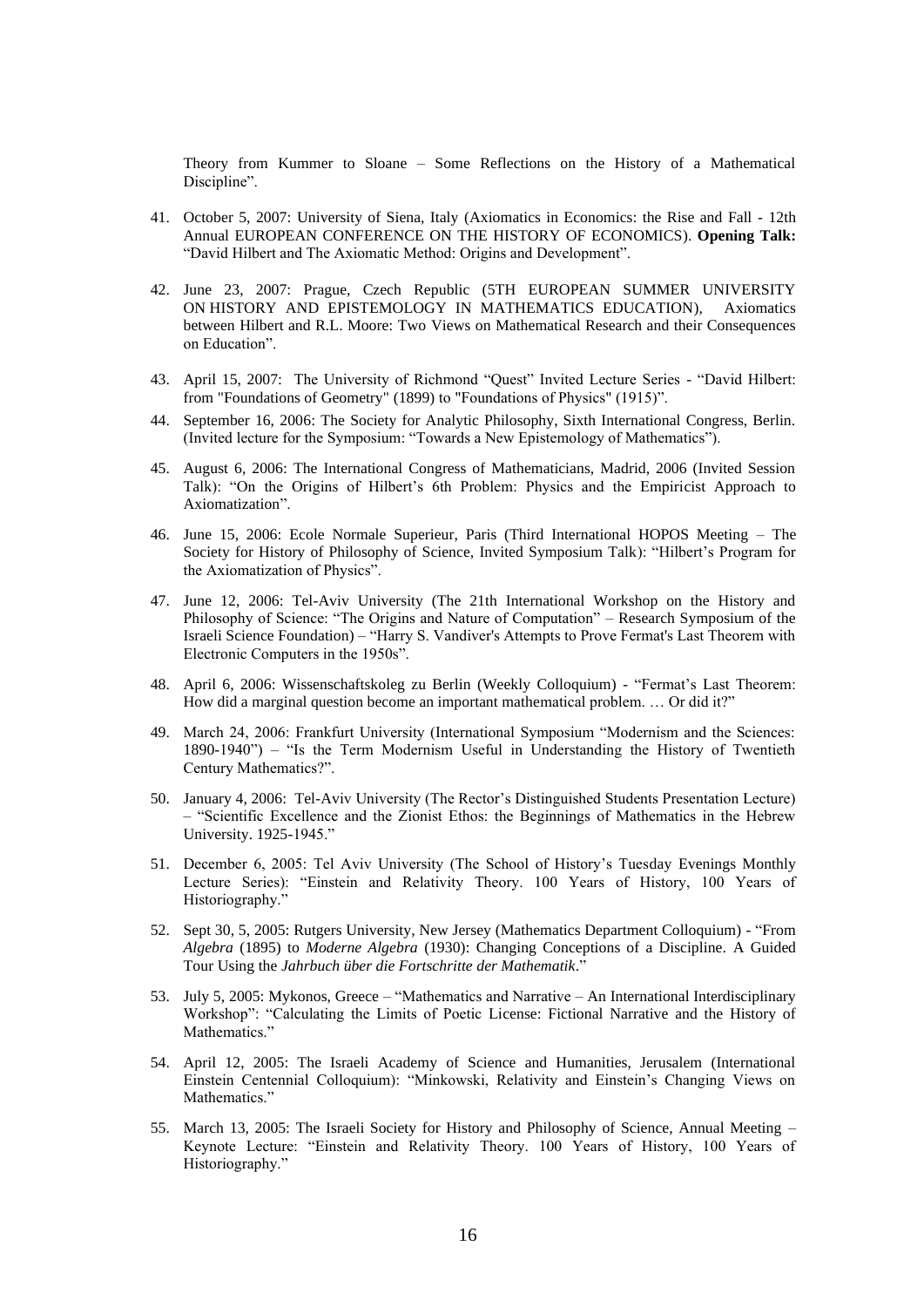- 56. February 28, 2005: Hebrew University Jerusalem (School of Computer Science, Weekly Colloquium): "Fermat's Last Theorem: How does a marginal question becomes an important mathematical problem."
- 57. February 10, 2005: Erwin Schrödinger International Institute for Mathematical Physics, Vienna: "David Hilbert: from "Foundations of Geometry" (1899) to "Foundations of Physics" (1915)".
- 58. June 14-17, 2004: Fundación Canaria Orotava de Historia de la Ciencia, Tenerife, Las Canarias. Special Invited Colloquium: 1. German Mathematics and the Background to the Theory of Relativity; 2. Minkowski and the Geometrization of Relativity; 3. Borges and Scientific Ideas.
- 59. May 13, 2004: University of Richmond, Richmond, VA (International Conference "Exploring the History of Mathematics: How do we know what questions to ask?, 12-15 May, 2004"): "Exploring Changes in the Images of Twentieth-Century Mathematics".
- 60. September 18, 2003: Universidad de Sevilla (International History and Philosophy of Mathematics Meeting): "Empiricism, *Anschauung* and General Relativity in Hilbert´s Conception of Geometry".
- 61. April 22, 2003: MSRI Berkeley (Colloquium on the The History of Algebra in the Nineteenth and Twentieth Centuries): "From *Algebra* (1895) to *Moderne Algebra* (1930): Changing Conceptions of a Discipline. A Guided Tour Using the *Jahrbuch über die Fortschritte der Mathematik*."
- 62. November 24, 2002; The Center for the Study of Rationality, The Hebrew University, Jerusalem: "Hilbert's anti-formalist conception of geometry".
- 63. October 16, 2002; Berlin Zentrum für Literarischesforschung, Weekly Seminar: "Jorge Luis Borges and the Sciences: Visionary or Learned Ignoramus".
- 64. October 11, 2002; Universität Stuttgart: "Empiricist Aspects in Hilbert's Conception of Geometry".
- 65. March 19, 2002; Tel-Aviv University (Symposium: German presence in Latin –America): "German Physicists in Argentina – Early Twentieth Century"
- 66. March 13, 2001; Van Leer Institute, Jerusalem (Second Yearly Meeting, The Israeli Society for History and Philosophy of Science): "German Algebraists and the (pre)-History of Israeli Mathematics"
- 67. March 13, 2001; The Hebrew University, Jerusalem (Symposium "Einstein: the Man of the Century"): "Einstein, Hilbert and the Others: Tensions and Collaboration on the Way to General Relativity".
- 68. January 9, 2001; Institut Henri Poincaré, Paris (Colloque d'histoire des mathématiques): "Minkowski: Axiomatics, Geometry, Physics".
- 69. October 21-26, 2000; Göttingen University, Germany ("Göttingen and the Natural Sciences in the 18th and 19th Century"): "Hilbert and his Influence on Göttingen Phsyics (1905-1915)".
- 70. Jan 30 Feb 4, 2000; Oberwolfach, MFI, (History of Mathematics in the Twentieth Century): "Hilbert and Physics".
- 71. July 1999; University of Notre Dame, Indiana, USA (V International Conference on the History and Foundations of General Relativity): "From Mie's Electromagnetic Theory of Matter to Hilbert's Unified Foundations of Physics".
- 72. June 1999; Universidad de Zaragoza, Spain (IV Simposio Internacional Galdeano El Paradigma Hilbertiano en la Matemática del Siglo XX): "Hilbert was not a Formalist".
- 73. June 1999; Oberwolfach, MFI ("Meeting on History of Number Theory): "Algebraic Structures in the History of Number Theory".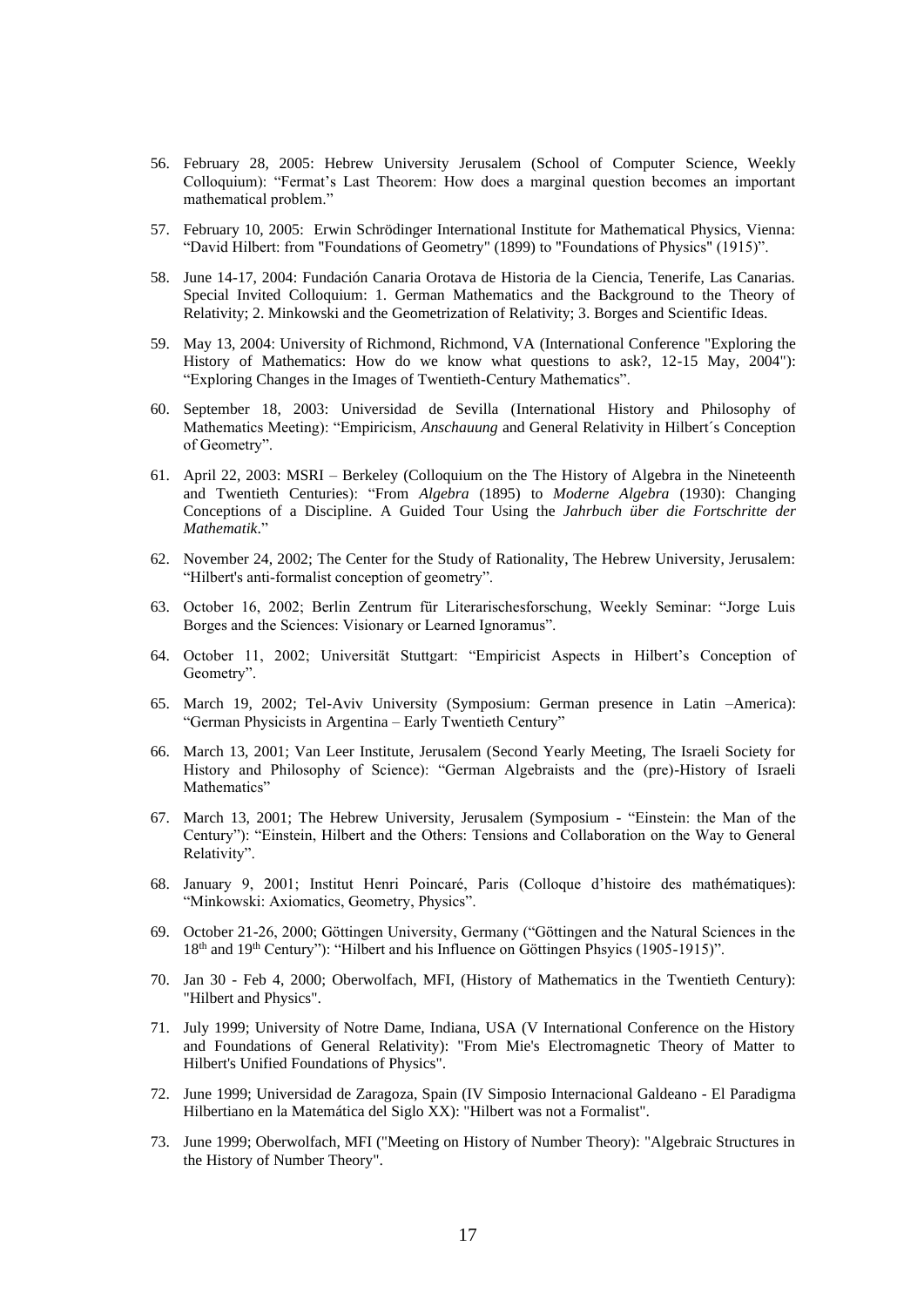- 74. June 1999; Göttingen University, Germany ("The Application of the Axiomatic Approach to the Physical Sciences" - A colloquium on occasion of the  $100<sup>th</sup>$  anniversary of the publication of David Hilbert's *Grundlagen der Geometrie*): "Foundational and Pragmatic Aspects of Hilbert's Axiomatic Approach".
- 75. May 1999; Van Leer Institute Jerusalem (Bar Hillel Colloquium for History, Philosophy and Sociology of Science): Comments to Tom Ryckman's Talk "World Geometries: Weyl and Eddington"
- 76. April 1999; Tel-Aviv University Israel (IX Congreso de la Federación Internacional de Estudios Sobre América Latina y el Caribe): "Algunas Ideas Científicas en la Obra de Jorge Luis Borges y su Trasfondo Histórico".
- 77. October 1998; Roskilde University, Denmark (International Meeting "Bourbaki Origins and Influence"): (1) "The Prehistory of Mathematical Structures" ; (2) "Bourbaki's *Structures* and Category Theory"
- 78. October 1998; University of Copenhagen, Denmark, Mathematics Dept.: "Hilbert and Physics"
- 79. October 1998; Aahrus University, Denmark, Philosophy Dept.: "Recent Trends in the Philosophy of Mathematics"
- 80. May 1998; Seven Pines Symposium, Wisconsin, USA: "Physics and Mathematics at the Turn of the Century": "Hilbert's Axiomatic Method and its Influence on the Development of Physics in the Twentieth Century"
- 81. November 1997; Van Leer Institute Jerusalem (Bar Hillel Colloquium for History, Philosophy and Sociology of Science): Comments to Menachem Fisch's Talk "Victorian Mathematics."
- 82. November 1997; Roskilde University, Copenhagen (International Meeting "Proof Theory Origin and Development"): "The Empirical Roots of Hilbert's Axiomatic Approach"
- 83. September 1997; CIRM Luminy, Marseille (Colloque International d'histoire des Mathématiques: Constructions, Reconstructions et Images de Corpus Mathématique dans l'Histoire): "Mathematical Structures from Hilbert to Bourbaki - The Evolution of an Image of Mathematics."
- 84. November 1996; ETH Zürich (Symposium on The Origins and Development of Eternal Truth in Mathematics): "The Origins and Development of Eternal Truth in Modern Mathematics - Hilbert to Bourbaki."
- 85. March 1996: The Open University, Milton Keynes (Meeting on "Geometry and Physics, 1900-1930): "Hilbert and Physics" (2 Lectures).
- 86. February 1996: Duke University, Durham (The Triangle Colloquium for History of Science and Technology): "Hilbert's Empiricist Approach to Geometry"
- 87. October 1995: Dibner Institute for History of Science and Technology, MIT: "Nicolas Bourbaki and the Myth of Mathematical Structures."
- 88. July 1995: Fourth International Symposium on the History of General Relativity, Berlin: "Hilbert's Way to General Relativity."
- 89. September 1994: Universidad de Zaragoza, Segundo Simposio Galdeano sobre Historia de las Matemáticas: "Paradigmas, la Agenda Kuhniana y la Historia de las Matemáticas."
- 90. July 1993: Fourth Göttingen Workshop on the History of Modern Mathematics, Universität Göttingen: "Nicolas Bourbaki and the Myth of Mathematical Structures."
- 91. July 1991: Second Göttingen Workshop on the History of Modern Mathematics, Universität Göttingen: "Could Dedekind Have written van der Waerden's *Moderne Algebra*?